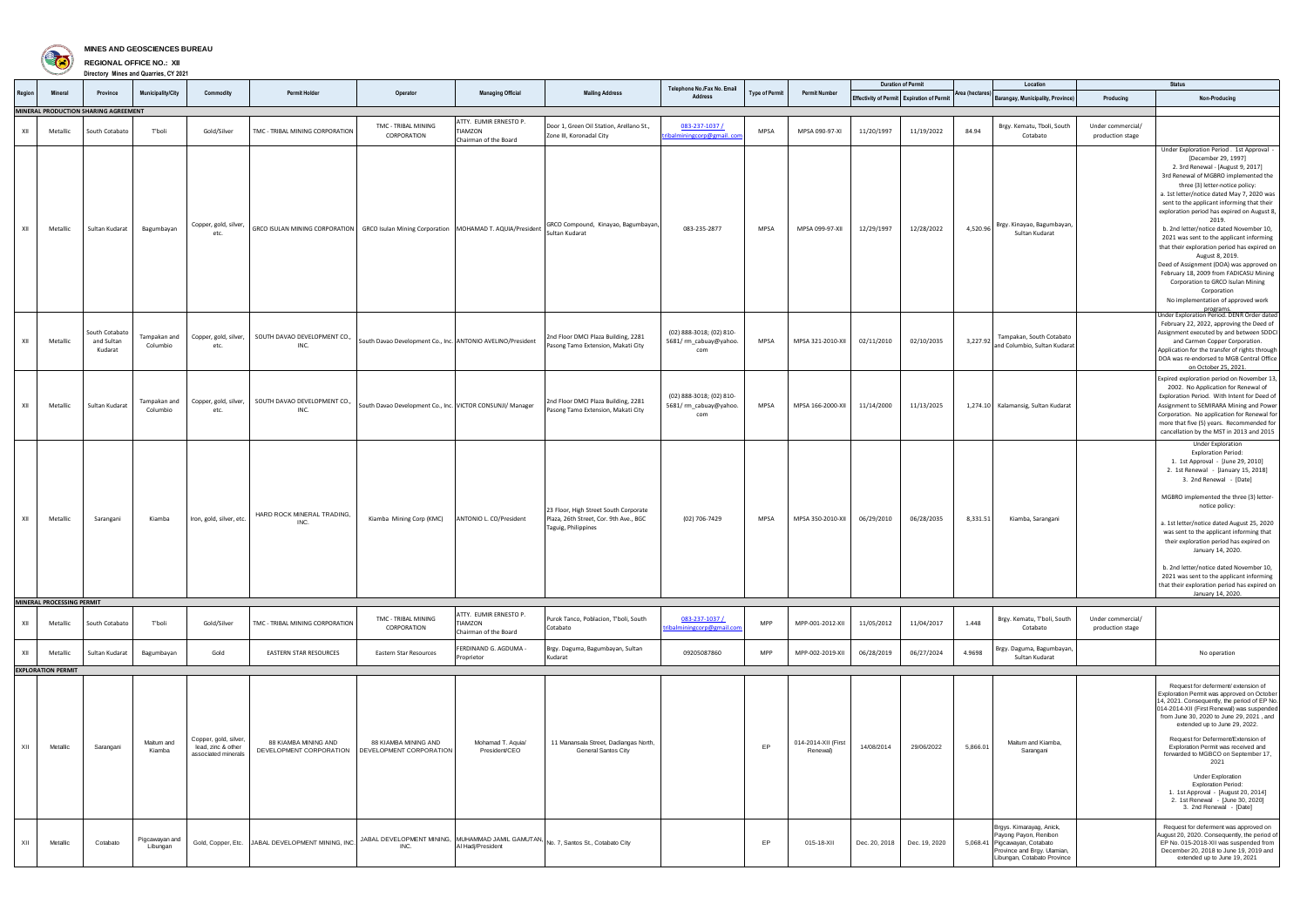|     |          |                                                 |                          |                                           |                                                                   |                                                                                    |                                                      |                                                                                                                        |                          |             |                             |            |            |                                                                                                                                                           | Request for deferment/ extension dated<br>January 31, 2022 was received by this office.                                                                                                                                                                                                                                                                                                                                                                                                                                                                                                                                                                                                                                                                                                                                                           |
|-----|----------|-------------------------------------------------|--------------------------|-------------------------------------------|-------------------------------------------------------------------|------------------------------------------------------------------------------------|------------------------------------------------------|------------------------------------------------------------------------------------------------------------------------|--------------------------|-------------|-----------------------------|------------|------------|-----------------------------------------------------------------------------------------------------------------------------------------------------------|---------------------------------------------------------------------------------------------------------------------------------------------------------------------------------------------------------------------------------------------------------------------------------------------------------------------------------------------------------------------------------------------------------------------------------------------------------------------------------------------------------------------------------------------------------------------------------------------------------------------------------------------------------------------------------------------------------------------------------------------------------------------------------------------------------------------------------------------------|
| XII | Metallic | Sultan Kudarat                                  | Isulan and<br>Bagumbayan | Gold, Copper, Lead,<br>Zinc, Silver, etc. | SULTAN GOLD AND MINERAL<br>RESOURCES INCORPORATED                 | SULTAN GOLD AND MINERAL Mr. Datu Jun K. Camsa,<br>RESOURCES INCORPORATED President |                                                      | Sitio Lower Lubakan, Brgy. Daguma,<br>Bagumbayan, Sultan Kudarat                                                       | 9451064961               | EP          | 017 - 2020 - XII            | 21/02/2019 | 12/28/2020 | 1,104.22 Sulan and Bagumbayan,                                                                                                                            | Exploration Permit denominated as EP No.<br>017 - 2020 - XII was issued on December<br>28, 2020<br>MGBCO issued a Clearance to issue EP thru<br>a memorandum<br>Application was re-endorsed to MGBCO on<br>October 2, 2020 for final review and<br>evaluation<br>MGBRO implemented the three (3) letter<br>notice policy:<br>a. 3rd letter/notice dated July 27, 2020 was<br>sent to the applicant to comply with the<br>lacking/deficient requirements<br>b. 2nd letter/notice dated May 22, 2020 was<br>sent to the applicant to comply with the<br>lacking/deficient requirements;<br>.1st letter/notice dated November 13, 2019<br>was sent to the applicant to comply with the<br>lacking/deficient requirements;<br>Returned from MGB CO through a<br>memorandum dated October 16, 2019 to<br>comply with the deficiencies as stated in the |
| XII | Metallic | Sultan Kudarat                                  | Bagumbayan               | Copper, gold, zinc &<br>other minerals    | EPOCHINA MINING CORPORATION                                       | <b>EPOCHINA MINING</b><br>CORPORATION                                              | Zhou Ye, Director                                    | 18th Floor, Philamlife Towers, 8767<br>Paseo de Roxas Ave., Makati City                                                |                          | EP          | 011-09-XII (2nd<br>Renewal) | 15/02/2007 | 10/22/2009 | 594.58 Bagumbayan, Sultan Kudarat                                                                                                                         | memorandum<br>Request for deferment/ extension was<br>approved on December 13, 2021.<br>Consequently, the period of EP No. 011-09-<br>XII was suspended from June 3, 2020 to<br>June 2, 2021 and extended up to June 2,<br>2023.<br>Request for deferment was endorsed to<br>MGBCO on October 21, 2021<br>Request for deferment of EP dated October<br>4, 2021 was received by MGB XII on October<br>11, 2021<br><b>Under Exploration</b><br>Exploration Period:<br>1. 1st Approval - [October 22, 2009]<br>2. 1st Renewal - [January 18, 2012]<br>3. 2nd Renewal $-$ [June 3, 2020]                                                                                                                                                                                                                                                              |
| XII | Metallic | Sarangani                                       | Kiamba                   | Gold                                      | KAFUGAN MINING INCORPORATED<br>(formerly Core Mining Corporation) | KAFUGAN MINING<br><b>INCORPORATED</b> (formerly Core<br>Mining Corporation)        | Tonee Charmaine C. Hang,<br>Executive Vice President | 23rd Floor, High Stret South Corporate<br>Tower 1, 26th St., cor. Ave., Bonifacio<br>Global City, Taguig, Metro Manila |                          | EP          | 018-XII-2021                | 19/03/2013 | 10/20/2021 | 7,290 Kiamba, Sarangani                                                                                                                                   | Exploration Permit was issued on October<br>20, 2021                                                                                                                                                                                                                                                                                                                                                                                                                                                                                                                                                                                                                                                                                                                                                                                              |
| XII | Metallic | South Cotabato                                  | T'boli                   | Zinc, Silver, etc.                        | Gold, Copper, Lead,   RIVERHEAD RESOURCES MINING<br>CORP.         | RIVERHEAD RESOURCES<br>MINING CORP.                                                | Wenefredo B. Banua, President                        |                                                                                                                        |                          | EP          | 019-XII-2021                | 13/08/2018 | 12/28/2021 | 9,683 T'boli, South Cotabato                                                                                                                              | Exploration Permit was issued on December<br>28, 2021<br>Clearance to issue the EP from MGBCO was<br>furnished to RRMC on December 9, 2021                                                                                                                                                                                                                                                                                                                                                                                                                                                                                                                                                                                                                                                                                                        |
|     |          | FINANCIAL AND TECHNICAL ASSISTANCE AGREEMENT    |                          |                                           |                                                                   |                                                                                    |                                                      |                                                                                                                        |                          |             |                             |            |            |                                                                                                                                                           |                                                                                                                                                                                                                                                                                                                                                                                                                                                                                                                                                                                                                                                                                                                                                                                                                                                   |
| XII | Metallic | South Cotabato/<br>Sultan Kudarat/<br>Davao Sur | io/Matanao               | Tampakan/Columb Gold, Copper, Silver      | Sagittarius Mines Inc.                                            | Sagittarius Mines Inc.                                                             | JOAQUIN C. LAGONERA/<br>President                    | National Hiway, Brgy. Silway 7,<br>Polomolok, South Cotabato                                                           | (083) 554-8414; 552-8405 | <b>FTAA</b> | FTAA 002-95-XI-<br>Amended  | 03/22/1995 |            | Columbio, Sultan Kudarat;<br>Tampakan, South Cotabato;<br>03/21/2020 26,501.62 Matanao, Davao del Sur;<br>Kiblawan, Davao del Sur;<br>Malungon, Sarangani | Barangay Resolutions (Brgys. Danlag (Brgy.<br>Resolution No. 25), Pulabato (Brgy.<br>Resolution No. 06), and Tablu (Brgy.<br>Resolution No. 20), all in the municipalities<br>of Tampakan, South Cotabato) imposing<br>moratorium on all mining activities in their<br>areas                                                                                                                                                                                                                                                                                                                                                                                                                                                                                                                                                                      |
|     |          |                                                 |                          |                                           |                                                                   |                                                                                    |                                                      |                                                                                                                        |                          |             |                             |            |            |                                                                                                                                                           | The petition for the declaratory relief<br>hereby DISMISSED. Section 22(b) of<br>Ordinance no. 04, Series of 2010 which bans<br>open pit mining in South Cotabato is not<br>invalid, but rather legal and consistent with<br>DAO 2017-10, the Local Government Code<br>and above all the Constitution                                                                                                                                                                                                                                                                                                                                                                                                                                                                                                                                             |
|     |          |                                                 |                          |                                           |                                                                   |                                                                                    |                                                      |                                                                                                                        |                          |             |                             |            |            |                                                                                                                                                           | Certification Precondition with Control No<br>CPRXII-19-10-127 was issued by the Nationa<br>Commission on Indigenous People on<br>September 19, 2020                                                                                                                                                                                                                                                                                                                                                                                                                                                                                                                                                                                                                                                                                              |
|     |          |                                                 |                          |                                           |                                                                   |                                                                                    |                                                      |                                                                                                                        |                          |             |                             |            |            |                                                                                                                                                           | Full declaration of DMPF on April 1, 2019                                                                                                                                                                                                                                                                                                                                                                                                                                                                                                                                                                                                                                                                                                                                                                                                         |
|     |          |                                                 |                          |                                           |                                                                   |                                                                                    |                                                      |                                                                                                                        |                          |             |                             |            |            |                                                                                                                                                           | SMI 3YDUWP was duly approved on January<br>14, 2019.                                                                                                                                                                                                                                                                                                                                                                                                                                                                                                                                                                                                                                                                                                                                                                                              |
|     |          |                                                 |                          |                                           |                                                                   |                                                                                    |                                                      |                                                                                                                        |                          |             |                             |            |            |                                                                                                                                                           | Relinquishment of an area of 2,038 has.<br>dated January 24, 2018                                                                                                                                                                                                                                                                                                                                                                                                                                                                                                                                                                                                                                                                                                                                                                                 |
|     |          |                                                 |                          |                                           |                                                                   |                                                                                    |                                                      |                                                                                                                        |                          |             |                             |            |            |                                                                                                                                                           | Partial DMPF was approved on May 20,<br>2016 by the MGB Director                                                                                                                                                                                                                                                                                                                                                                                                                                                                                                                                                                                                                                                                                                                                                                                  |
|     |          |                                                 |                          |                                           |                                                                   |                                                                                    |                                                      |                                                                                                                        |                          |             |                             |            |            |                                                                                                                                                           | The total area increased to 28,539.68<br>hectares through an Order dated April 15<br>2016, annexing 4,968.6766 hectares covered<br>by EP No. 001-08-XI.                                                                                                                                                                                                                                                                                                                                                                                                                                                                                                                                                                                                                                                                                           |
|     |          |                                                 |                          |                                           |                                                                   |                                                                                    |                                                      |                                                                                                                        |                          |             |                             |            |            |                                                                                                                                                           | Order was issued on June 8, 2016 extending<br>the term of the FTAA for a period of twelve<br>$(12)$ years.                                                                                                                                                                                                                                                                                                                                                                                                                                                                                                                                                                                                                                                                                                                                        |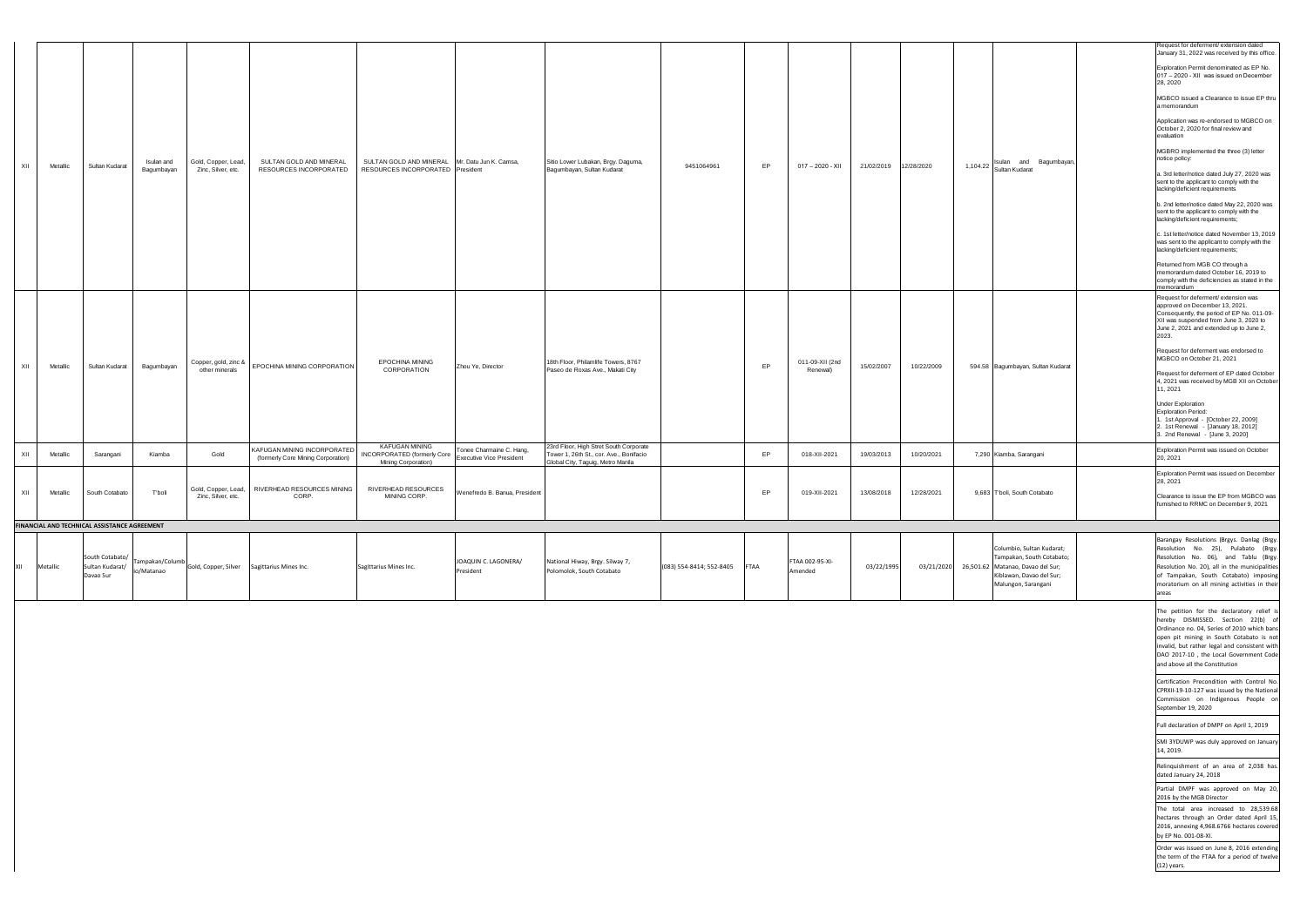|     | <b>INDUSTRIAL PERMIT</b>       |                 |                                                        |                 |                                                                                                                           |                                                                                                                                    |                              |                                                                     |                                             |              |              |               |             |             |                                                                        |           |                                                                                                                                                                                             |
|-----|--------------------------------|-----------------|--------------------------------------------------------|-----------------|---------------------------------------------------------------------------------------------------------------------------|------------------------------------------------------------------------------------------------------------------------------------|------------------------------|---------------------------------------------------------------------|---------------------------------------------|--------------|--------------|---------------|-------------|-------------|------------------------------------------------------------------------|-----------|---------------------------------------------------------------------------------------------------------------------------------------------------------------------------------------------|
| XII | Non-Metallio                   | Sarangani       | Maasim                                                 | Sand and Gravel | Rowel A. Alzona                                                                                                           | Rowel A. Alzona                                                                                                                    | Rowel A. Alzona/Manager      | 56 J. Catolico Avenue, General Santos Cit                           | Unavailable                                 | IP           | 2017-008-XII | 09/26/2017    | 09/25/2022  | 9.44        | Brgy. Tinoto, Maasim,                                                  |           | No operation                                                                                                                                                                                |
|     |                                | General Santos  | <b>General Santos</b>                                  |                 | <b>Bawing Cultural Communities</b>                                                                                        | <b>Bawing Cultural Communities</b>                                                                                                 |                              | Purok Pitogo, Brgy. Bawing, General                                 |                                             |              |              |               |             |             | Sarangani<br>Brgy. Bawing, General Santos                              |           | Notice of Relinquishment (Posting). Under                                                                                                                                                   |
| XII | Non-Metalli                    | City, Sarangani | City and Maasim                                        | Sand and Gravel | Development Cooperative                                                                                                   | Development Cooperative                                                                                                            | Cursoma L. Alindao/Manager   | Santos City                                                         | Unavailable                                 | $\mathsf{I}$ | 2017-009-XII | 09/26/2017    | 09/25/2022  | -18         | City and Brgy. Tinoto,<br>Maasim, Sarangani                            |           | commercial extraction stage                                                                                                                                                                 |
|     | <b>DECLARED MINAHANG BAYAN</b> |                 |                                                        |                 |                                                                                                                           |                                                                                                                                    |                              |                                                                     |                                             |              |              |               |             |             |                                                                        |           |                                                                                                                                                                                             |
| XII | Metallic                       | South Cotabato  | T'boli                                                 | Gold/Silver     | T'BOLI MINAHANG BAYAN MULTI<br>PURPOST'BOLI MINAHANG BAYAN<br>MULTI PURPOSE COOPERATIVE<br>(TMBMPC)E COOPERATIVE (TMBMPC) | I'BOLI MINAHANG BAYAN MULTI<br><b>URPOST'BOLI MINAHANG BAYAN</b><br>MULTI PURPOSE COOPERATIVE<br>(TMBMPC)E COOPERATIVE<br>(TMBMPC) |                              | Esther P. Daquil/ Chairwoman   Brgy. Kematu, T'boli, South Cotabato | Unavailable                                 | MB           | Unavailable  | 08/29/2019    | Unavailable | 20          | Brgy. Kematu, T'boli, South<br>otabato                                 |           | Declared on October 20, 1994 thru PMRB<br>Resolution No. 03 Series of 1994. The locally<br>declared Minahang Baya was confirmed by<br>MGBCO thru certification issued on August<br>29, 2019 |
| XII | Metallic                       | iouth Cotabato  | T'boli                                                 | Gold/Silver     | DESAWO INTEGRATED SMALL-SCALE<br>MINING ASSOCIATION,<br>INCORPORATED                                                      | <b>DESAWO INTEGRATED SMALL-</b><br>SCALE MINING ASSOCIATION<br><b>INCORPORATED</b>                                                 | Jestoni M. Fagalas/President | Brgy. Desawo,T'boli, South Cotabato                                 | Unavailable                                 | MB           | Unavailable  | 08/29/2019    | Unavailable | 81          | Brgy. Desawo, T'boli, South<br>cotabatc                                |           | Declared on October 21, 1999 thru<br>Provincial Government Order No. 21, series<br>of 1999. The MB was confirmed by MGBCO<br>thru certification issued on August 29, 2019.                  |
| XII | Metallic                       | iultan Kudarat  | Bagumbayan                                             | Gold/Silver     | ARNOLD B. NOR                                                                                                             | ARNOLD B. NOR                                                                                                                      | ARNOLD B. NOR                | sitio Macau, Bai Saripinang,<br>Bagumbayan, Sultan Kudarat          | Unavailable                                 | <b>MB</b>    | Unavailable  | Nov. 13, 2018 | Unavailable | 20          | sitio Macau, Bai Saripinang,<br>agumbayan, Sultan Kudarat              |           | Declared on November 13, 2018 thru PMRB<br>Resolution No. 06, series of 2018                                                                                                                |
| XII | Metallic                       | Sultan Kudarat  | Bagumabayan                                            | Gold/Silver     | <b>CARMEN B. NOR</b>                                                                                                      | CARMEN B. NOR                                                                                                                      | <b>CARMEN B. NOR</b>         | sitio Kanuloy, Brgy. Bai Saripinang<br>Bagumabayan, Sultan Kudarat  | Unavailable                                 | MB           | Unavailable  | Nov. 13, 2018 | Unavailable | 20          | sitio Kanuloy, Brgy. Bai<br>Saripinang, Bagumabayan,<br>Sultan Kudarat |           | Declared on November 13, 2018 thru PMRB<br>Resolution No. 05, series of 2018                                                                                                                |
| XII | Metallic                       | iultan Kudarat  | Bagumbayan                                             | Gold/Silver     | DATU JUN K. CAMSA                                                                                                         | DATU JUN K. CAMSA                                                                                                                  | DATU JUN K. CAMSA            | Brgy. Bual, Isulan and Brgy. Chua,<br>Bagumbayan, Sultan Kudarat    | Unavailable                                 | MB           | Unavailable  | Nov. 13, 2018 | Unavailable | 319.91      | Brgy. Bual, Isulan and Brgy.<br>Chua, Bagumbayan, Sultan<br>udarat)    |           | Declared thru PMRB Resolution No. 02,<br>series of 2018                                                                                                                                     |
|     | <b>GENERAL SANTOS CITY</b>     |                 |                                                        |                 |                                                                                                                           |                                                                                                                                    |                              |                                                                     |                                             |              |              |               |             |             |                                                                        |           |                                                                                                                                                                                             |
| XII | Non-Metallio                   | South Cotabato  | <b>General Santos</b><br>City                          | Sand and Gravel | <b>PJA QUARRY</b>                                                                                                         | Acharon, Peter Jayson                                                                                                              | Peter Jayson Acharon/Manager | Purok Matibay, Brgy. San Isidro, General<br>Santos City             | $(083) - 552 - 0310/$<br>ROPE.PJA@gmail.com | CSAG         | 40           | Unavailable   | 31/12/2021  | 0.6347      | Brgy. San Isidro, General<br>Santos City                               | Producing |                                                                                                                                                                                             |
| XII | Non-Metallic                   | South Cotabato  | <b>General Santos</b><br>City                          | Sand and Gravel | DSL Sand and Gravel                                                                                                       | Aclan, Dorothy                                                                                                                     | Aclan, Dorothy               | Brgy. Mabuhay, General Santos City                                  | Unavailable                                 | <b>CSAG</b>  | Unavailable  | Unavailable   | 31/12/2021  | Unavailable | rgy. Mabuhay, General<br>antos City                                    | Producing |                                                                                                                                                                                             |
| XII | Non-Metallic                   | South Cotabato  | <b>General Santos</b><br>Citv                          | Sand and Gravel | BARETTO, Benju                                                                                                            | BARETTO, Benju                                                                                                                     | BARETTO, Benju               | Barangay Batomelong, General Santos                                 | Unavailable                                 | <b>CSAG</b>  | Unavailable  | Unavailable   | 31/12/2021  | Unavailab   | rgy. Mabuhay, General<br>iantos City                                   | Producing |                                                                                                                                                                                             |
| XII | Non-Metallic                   | South Cotabato  | <b>General Santos</b>                                  | Sand and Gravel | SBU CONSTRUCTION SUPPLY                                                                                                   | Bruce, Babylyn                                                                                                                     | Babylyn Bruce/Manager        | Makar River, Brgy. Fatima, General Santos                           | Unavailable                                 | CSAG         | 42           | Unavailable   | 31/12/2021  | Unavailable | Makar River, Brgy. Fatima,                                             | Producing |                                                                                                                                                                                             |
| XII | Non-Metallic                   | South Cotabato  | City<br><b>General Santos</b>                          | Sand and Gravel | Vinel's Quarry                                                                                                            | Buerano, Alvin                                                                                                                     | Buerano, Alvin               | Brgy. San Isidro, General Santos City                               | Unavailable                                 | CSAG         | Unavailable  | Unavailable   | 31/12/2021  | Unavailable | General Santos Citv<br>Brgy. San Isidro, General                       | Producing |                                                                                                                                                                                             |
| XII | Non-Metallic                   | South Cotabato  | City<br><b>General Santos</b>                          | Sand and Gravel | <b>MRH Quarry</b>                                                                                                         | Celino, Melchor                                                                                                                    | Celino, Melchor              | Brgy. Ligaya, General Santos City                                   | Unavailable                                 | CSAG         | Unavailable  | Unavailable   | 31/12/2021  | Unavailable | Santos City<br>rgy. Ligaya, General Santos                             | Producing |                                                                                                                                                                                             |
| XII | Non-Metallic                   | South Cotabato  | City<br><b>General Santos</b>                          | Sand and Gravel | LEYSON, Edward Ivan                                                                                                       | LEYSON, Edward Ivan                                                                                                                | LEYSON, Edward Ivan          | Brgy. Ligaya, General Santos City                                   | Unavailable                                 | CSAG         | Unavailable  | Unavailable   | 31/12/2021  | Unavailabl  | Brgy. Ligaya, General Santos                                           | Producing |                                                                                                                                                                                             |
|     |                                |                 | City<br><b>General Santos</b>                          |                 |                                                                                                                           |                                                                                                                                    |                              | Silway River, Brgy. San Isidro, General                             | 083-552-5781/0998-587-                      |              |              | Unavailable   |             |             | Brgy. San Isidro, General                                              |           |                                                                                                                                                                                             |
| XII | Non-Metallic                   | South Cotabatc  | City<br><b>General Santos</b>                          | Sand and Gravel | <b>JUVIA QUARRY</b>                                                                                                       | Juvia Quarry                                                                                                                       | Juvia, Flores/Manager        | Santos Citv                                                         | 5833                                        | CSAG         | Unavailable  |               | 31/12/2021  | 0.0978      | antos Citv<br>rgy. Katangawan, General                                 | Producing |                                                                                                                                                                                             |
| XII | Non-Metallio                   | South Cotabato  | City<br><b>General Santos</b>                          | Sand and Gravel | Generals Quarry                                                                                                           | Gadiano, Reneroy                                                                                                                   | Gadiano, Reneroy             | Brgy. Katangawan, General Santos City                               | Unavailable                                 | CSAG         | Unavailable  | Unavailable   | 31/12/2021  | Unavailable | antos City<br>rgy. Tinagacan, General                                  | Producing |                                                                                                                                                                                             |
| XII | Non-Metallic                   | South Cotabato  | City<br><b>General Santos</b>                          | Sand and Gravel | <b>ALJOVEN'S QUARRY</b>                                                                                                   | Garaygay, Avelino                                                                                                                  | Avelino Garaygay/ Manager    | Brgy. Tinagacan, General Santos City                                | Unavailable                                 | CSAG         | Unavailable  | Unavailable   | 31/12/2021  | Unavailabl  | antos City                                                             | Producing |                                                                                                                                                                                             |
| XII | Non-Metallic                   | South Cotabato  | City                                                   | Sand and Gravel | JG and BB SAG                                                                                                             | Gawan, Jonathan                                                                                                                    | Jonathan Gawan/Manager       | Makar River, Brgy. Fatima, General Santos                           | Unavailable                                 | CSAG         | Unavailable  | Unavailable   | 31/12/2021  | Unavailab   | Aakar River, Brgy. Fatima,<br>General Santos City                      | Producing |                                                                                                                                                                                             |
| XII | Non-Metallio                   | South Cotabato  | <b>General Santos</b><br>City                          | Sand and Gravel | DONNAVER SAND AND GRAVEL                                                                                                  | Gawan, Donisa                                                                                                                      | Donisa Gawan/Manager         | Makar River, Brgy. Fatima, General Santos                           | Unavailable                                 | CSAG         | 29           | Unavailable   | 31/12/2021  | Unavailable | Makar River, Brgy. Fatima,<br>General Santos Citv                      | Producing |                                                                                                                                                                                             |
| XII | Non-Metallic                   | South Cotabato  | <b>General Santos</b><br>City                          | Sand and Gravel | JADE SAND AND GRAVEL                                                                                                      | GUIBERNAS, Manuel Jr                                                                                                               | Manuel Guibernas, Jr./Manage | Brgy. City Heights, General Santos City                             | 0927-346-5336                               | <b>CSAG</b>  | Unavailable  | Unavailable   | 31/12/2021  |             | Brgy. City Heights, General<br>antos City                              | Producing |                                                                                                                                                                                             |
| XII | Non-Metallic                   | South Cotabato  | <b>General Santos</b><br>City                          | Sand and Gravel | SILVER HAMMER QUARRY                                                                                                      | Guinto, Fernando                                                                                                                   | Fernando Guinto/Manager      | Silway River, Brgy. San Isidro, General<br>Santos City              | (083) 302-7529                              | CSAG         | 19           | 04/11/2020    | 31/12/2021  | 1.3198      | ilway River, Brgy. San Isidro,<br>ieneral Santos City                  | Producing |                                                                                                                                                                                             |
| XII | Non-Metallic                   | South Cotabato  | <b>General Santos</b><br>City                          | Sand and Gravel | TROPILAND ENTERPRISES                                                                                                     | Ilar, Mirasol                                                                                                                      | Mirasol Ilar/Manager         | Buayan River, Brgy. Ligaya, General<br>Santos City                  | Unavailable                                 | CSAG         | Unavailable  | Unavailable   | 31/12/2021  | Unavailable | uayan River, Brgy. Ligaya,<br>ieneral Santos City                      | Producing |                                                                                                                                                                                             |
| XII | Non-Metallic                   | South Cotabato  | <b>General Santos</b><br>City                          | Sand and Gravel | EPJ Quarry                                                                                                                | Jaguros, Erwin                                                                                                                     | Erwin Jaguros/Manager        | Brgy. East General Santos City                                      | Unavailable                                 | CSAG         | Unavailable  | Unavailable   | 31/12/2021  | Unavailable | Brgy. East General Santos City                                         | Producing |                                                                                                                                                                                             |
| XII | Non-Metallic                   | South Cotabato  | <b>General Santos</b><br>City                          | Sand and Gravel | JS JIMENA ENTERPRISES                                                                                                     | Jimena, Janafe                                                                                                                     | Janafe Jimena/Manager        | Makar River, Brgy. Fatima, General Santos                           | Unavailable                                 | CSAG         | 38           | Unavailable   | 31/12/2021  | Unavailable | Makar River, Brgy. Fatima,<br>General Santos City                      | Producing |                                                                                                                                                                                             |
| XII | Non-Metallic                   | South Cotabato  | <b>General Santos</b><br>City                          | Sand and Gravel | <b>WANG QUARRY</b>                                                                                                        | Kusain, Biwang                                                                                                                     | <b>Biwang Kusain/Manager</b> | Makar River, Brgy. Fatima, General Santos                           | Unavailable                                 | CSAG         | 41           | Unavailable   | 31/12/2021  | Unavailab   | Aakar River, Brgy. Fatima,<br>ieneral Santos City                      | Producing |                                                                                                                                                                                             |
| XII | Non-Metallic                   | South Cotabato  | <b>General Santos</b>                                  | Sand and Gravel | <b>FATIMA QUARRY</b>                                                                                                      | Lantingan, Fatima                                                                                                                  | Fatima Lantingan/ Manager    | Brgy. Buayan, General Santos City                                   | 0916-684-4797                               | CSAG         | Unavailable  | Unavailable   | 31/12/2021  | 1.0009      | Brgy. Buayan, General Santos                                           | Producing |                                                                                                                                                                                             |
| XII | Non-Metallio                   | South Cotabato  | City<br><b>General Santos</b>                          | Sand and Gravel | Vital Construction                                                                                                        | Lapiz, Alberto                                                                                                                     | Lapiz, Alberto               | Brgy. Mabuhay, General Santos City                                  | Unavailable                                 | CSAG         | Unavailable  | Unavailable   | 31/12/2021  | Unavailable | Brgy. Mabuhay, General                                                 | Producing |                                                                                                                                                                                             |
| XII | Non-Metallic                   | South Cotabato  | City<br><b>General Santos</b>                          | Sand and Gravel | <b>JCML Quarry</b>                                                                                                        | Elmer Lumawag                                                                                                                      | Imer Lumawag/ Manager        | Aries St. Hermosa Vill, Brgy. City Heights                          | 553-5727/826-5869                           | CSAG         | Unavailable  | Unavailable   | 31/12/2021  | 0.6162      | antos City<br>rgy. Mabuhay, General                                    | Producing |                                                                                                                                                                                             |
| XII | Non-Metallic                   | South Cotabato  | City<br><b>General Santos</b>                          | Sand and Gravel | MADRID, Marilyn                                                                                                           | Madrid, Marilyn                                                                                                                    | Marilyn Madrid/Manager       | Brgy. Ligaya, General Santos City                                   | Unavailable                                 | <b>CSAG</b>  | 16           | Unavailable   | 31/12/2021  | Unavailabl  | antos City<br>Brgy. Ligaya, General Santos                             | Producing |                                                                                                                                                                                             |
|     |                                |                 | City<br>General Santos                                 |                 |                                                                                                                           |                                                                                                                                    |                              |                                                                     |                                             |              |              | Unavailable   |             |             | Brgy. Apopong, General                                                 |           |                                                                                                                                                                                             |
| XII | Non-Metallic                   | South Cotabato  | Citv<br><b>General Santos</b>                          | Sand and Gravel | Suba Green Ventures                                                                                                       | Matinong, Miguel                                                                                                                   | Matinong, Miguel             | Brgy. Apopong, General Santos City                                  | Unavailable                                 | CSAG         | Unavailable  |               | Unavailable | Unavailable | antos Citv<br>Brgy. Tinagacan, General                                 | Producing |                                                                                                                                                                                             |
| XII | Non-Metallic                   | South Cotabato  | City                                                   | Sand and Gravel | MENDOZA QUARRY                                                                                                            | Mendoza, Raymond                                                                                                                   | Raymond Mendoza/ Manager     | Brgy. Tinagacan, General Santos City                                | Unavailable                                 | CSAG         | 11           | Unavailable   | 31/12/2021  | Unavailable | antos City<br>Brgy. Tinagacan, General                                 | Producing |                                                                                                                                                                                             |
| XII | Non-Metallic                   | South Cotabato  | <b>General Santos</b><br>City<br><b>General Santos</b> | Sand and Gravel | JTN Quarry                                                                                                                | Nuñez, John Joseph                                                                                                                 | John Joseph Nuñez/Manager    | Purok Malakas, Brgy. San Isidro, General<br>Santos City             | Unavailable                                 | CSAG         | Unavailable  | Unavailable   | 31/12/2021  |             | Unavailable Santos City<br>Brgy. Mabuhay, General                      | Producing |                                                                                                                                                                                             |
| XII | Non-Metallic                   | South Cotabato  | City                                                   | Sand and Gravel | <b>FARMDRIVE QUARRY</b>                                                                                                   | Farmdrive Quarry                                                                                                                   | Arturo Pardillo, Jr./Manager | Brgy. Mabuhay, General Santos City                                  | 0905-111-1607                               | CSAG         | Unavailable  | Unavailable   | 31/12/2021  | 0.8091      | Santos City                                                            | Producing |                                                                                                                                                                                             |
| XII | Non-Metallic                   | South Cotabato  | <b>General Santos</b><br>City                          | Sand and Gravel | CCP SAG                                                                                                                   | Perez, Cresencio                                                                                                                   | Cresencio Perez/Manager      | Brgy. Fatima, General Santos City                                   | Unavailable                                 | CSAG         | 40           | Unavailable   | 31/12/2021  | Unavailable | <b>Srgy. Fatima, General Santos</b>                                    | Producing |                                                                                                                                                                                             |
| XII | Non-Metallic                   | South Cotabato  | <b>General Santos</b><br>City                          | Sand and Gravel | <b>KARAYAN QUARRY</b>                                                                                                     | Perlas, Cyr                                                                                                                        | Cyr Perlas/Manager           | Brgy. Ligaya, General Santos City                                   | Unavailable                                 | CSAG         | -8           | Unavailable   | 31/12/2021  | Unavailable | Brgy. Ligaya, General Santos                                           | Producing |                                                                                                                                                                                             |
| XII | Non-Metallic                   | South Cotabato  | <b>General Santos</b><br>City                          | Sand and Gravel | S-TRIMMM Quarry                                                                                                           | Ma. Theresa Sabado                                                                                                                 | Ma. Theresa Sabado/Manager   | 01 Balagtas St., Brgy. West, GSC                                    | 552-5283/301-3262                           | CSAG         |              | 01/25/2019    | 31/12/2021  | 0.999       | Brgy. San Isidro, General<br>Santos City                               | Producing |                                                                                                                                                                                             |
| XII | Non-Metallic                   | South Cotabato  | General Santos<br>City                                 | Sand and Gravel | <b>DESCOM SAG</b>                                                                                                         | Sabarita, Carolina                                                                                                                 | Carolina Sabarita/ Manager   | Makar River, Brgy. Fatima, General Santos                           | Unavailable                                 | CSAG         | 35           | Unavailable   | 31/12/2021  | Unavailable | Makar River, Brgy. Fatima,<br>General Santos City                      | Producing |                                                                                                                                                                                             |
| XII | Non-Metallic                   | South Cotabato  | General Santos<br>City                                 | Sand and Gravel | SUBA GREEN VENTURES, Inc.                                                                                                 | SUBA GREEN VENTURES, Inc                                                                                                           | SUBA GREEN VENTURES, Inc.    | Brgy. Apopong, General Santos City                                  | Unavailable                                 | CSAG         | Unavailable  | Unavailable   | 31/12/2021  |             | Unavailable Brgy. Apopong, General Santos City                         | Producing |                                                                                                                                                                                             |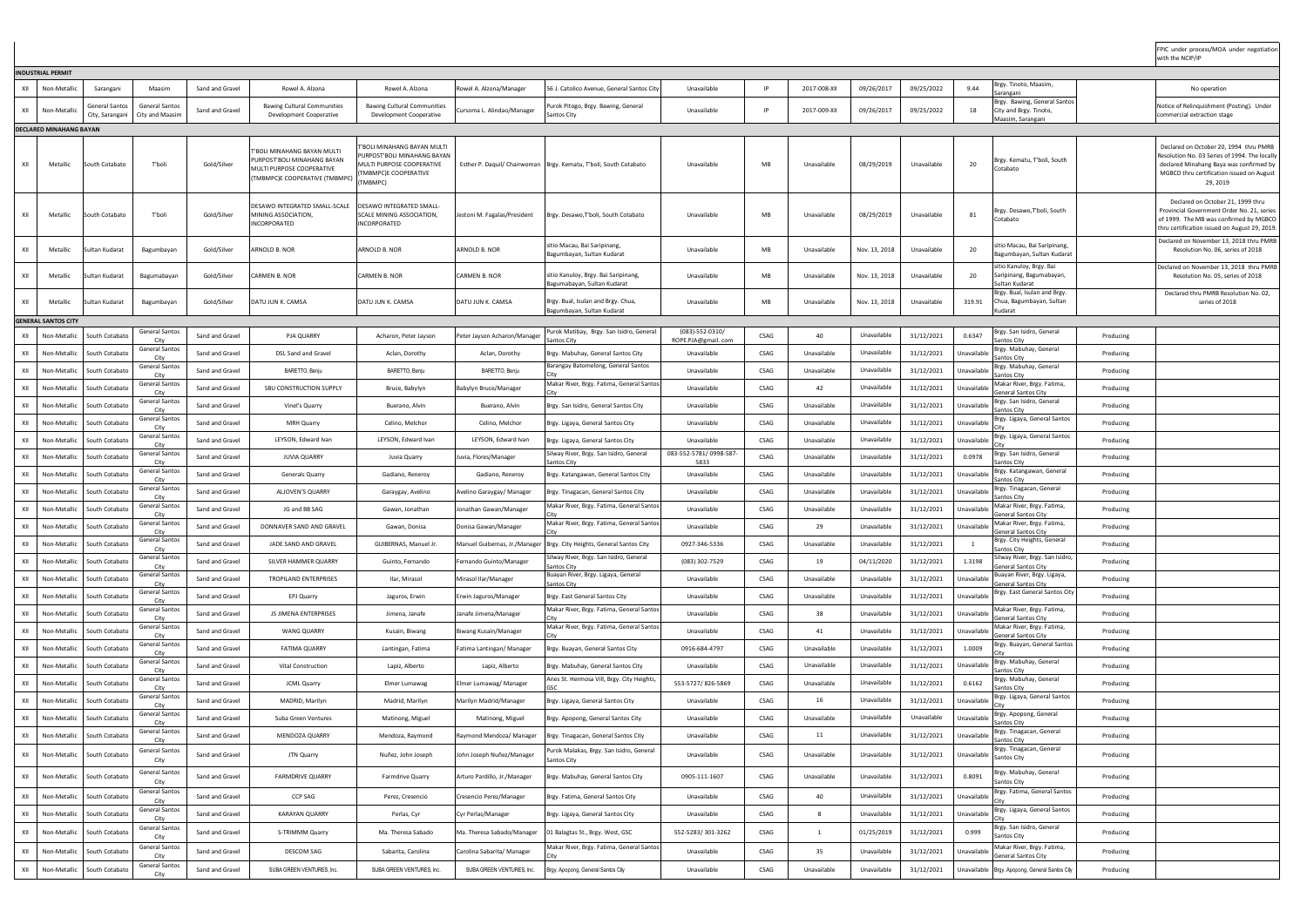| XII        | Non-Metallic                   | South Cotabato                   | <b>General Santos</b>         | Sand and Gravel        | <b>SUBALDO QUARRY</b>                 | Subaldo, Fe                           | Fe Subaldo/Manager                    | Brgy. Tinagacan, General Santos City                  | Unavailable                         | <b>CSAG</b>                | Unavailable                | Unavailable              | 31/12/2021               | Brgy. Tinagacan, General<br>Unavailable                        | Producing              |  |
|------------|--------------------------------|----------------------------------|-------------------------------|------------------------|---------------------------------------|---------------------------------------|---------------------------------------|-------------------------------------------------------|-------------------------------------|----------------------------|----------------------------|--------------------------|--------------------------|----------------------------------------------------------------|------------------------|--|
| XII        |                                |                                  | City<br><b>General Santos</b> | Sand and Gravel        | DANAMIERA AGGREGATES                  |                                       |                                       | B28 L39 GensanVille Subd., Bula, Genera               | $(083)$ 305-1617/                   | CSAG                       |                            |                          |                          | <b>Santos City</b><br>Brgy. Mabuhay, General<br>2.3301         |                        |  |
|            | Non-Metallic                   | South Cotabatc                   | City<br><b>General Santos</b> |                        |                                       | Tan, Dowa                             | Dowa Tan/Manager                      | Santos City                                           | danamieracorporation @<br>vahoo.com |                            |                            | 02/01/2019               | 31/12/2021               | Santos City<br>Brgy. Ligaya, General Santos                    | Producing              |  |
| XII        | Non-Metallic                   | South Cotabato                   | City                          | Sand and Gravel        | VALDEZ, Delia                         | Valdez, Delia                         | Delia Valdez/Manager                  | Brgy. Ligaya, General Santos City                     | Unavailable                         | CSAG                       | Unavailable                | Unavailable              | 31/12/2021               | Unavailable<br>Brgy. Tinagacan, General                        | Producing              |  |
| XII        | Non-Metallio                   | South Cotabato                   | <b>General Santos</b><br>City | Sand and Gravel        | LAYSON, Rodolfo                       | Layson, Rodolfo                       | Rodolfo Layson/Manager                | Brgy. Apopong, General Santos City                    | 083-5528188/0977-815-6033           | <b>CSAG</b>                | Unavailable                | Unavailable              | 31/12/2021               | 3.6223<br>Santos City                                          | Producing              |  |
| XII        | Non-Metallic                   | South Cotabato                   | <b>General Santos</b><br>City | Sand and Gravel        | <b>MENDOZA Quarry</b>                 | Mendoza, Raymond Anthony              | Raymond Anthony Mendoza/<br>1anager   | urok 15, Brgy. Tinagacan, General<br>antos Citv       | Unavailable                         | CSAG                       | Unavailable                | Unavailable              | 31/12/2021               | Brgy. Tinagacan, General<br>Unavailabl<br><b>Santos City</b>   | Producing              |  |
| XII        | Non-Metallic                   | South Cotabato                   | <b>General Santos</b><br>City | Sand and Gravel        | NICERQuarry                           | Nicer, Alfredo                        | Alfredo Nicer/Manager                 | Purok 15, Brgy. Tinagacan, General<br>Santos City     | Unavailable                         | CSAG                       | Unavailable                | Unavailable              | 31/12/2021               | Brgy. Tinagacan, General<br>Unavailabl<br><b>Santos City</b>   | Producing              |  |
| XII        | Non-Metallic                   | South Cotabato                   | <b>General Santos</b>         | Sand and Gravel        | AVR Quarry                            | Rodriguez, Asuncion                   | Asuncion Rodriguez/ Manager           | Brgy. South, General Santos City                      | Unavailable                         | CSAG                       | 12                         | Unavailable              | 31/12/2021               | Brgy. Tinagacan, General<br>Unavailable<br>Santos City         | Producing              |  |
|            | <b>SULTAN KUDARAT PROVINCE</b> |                                  | City                          |                        |                                       |                                       |                                       |                                                       |                                     |                            |                            |                          |                          |                                                                |                        |  |
| XII        | Non-Metallic                   | Sultan Kudarat                   | <b>Facurong City</b>          | Sand and Gravel        | A Betalac Const. & Gen. Mdse          | CA Betalac Const. & Gen. Mdse         | CA Betalac Const. & Gen. Mdse         | Brgy. Upper Katungal, Tacurong City                   | Jnavailable                         | CSAG                       | 2019-01-002                | 12/02/2019               | 07/02/2024               | 4.20 Brgy. Upper Katungal,<br><b>Tacurong City</b>             | Producing              |  |
| <b>XII</b> | Non-Metallio                   | Sultan Kudarat                   | 3agumbayan                    | Sand and Gravel        | CABANAL, Jolly                        | CABANAL, Jolly                        | CABANAL, Jolly                        | South Sepaka, Bagumbayan, Sultan Kudari Unavailable   |                                     | CSAG                       | 2021-02-016                |                          | 03/04/2021 3/3/202022    | South Sepaka, Bagumbayan,<br>Unavailable<br>Sultan Kudarat     | Producing              |  |
| IXII.      | Non-Metallio                   | Sultan Kudarat                   | Lambayong                     | Sand and Gravel        | <b>CMAC Construction &amp; Supply</b> | <b>CMAC Construction &amp; Supply</b> | <b>CMAC Construction &amp; Supply</b> | Brgy. Kapingkong, Lambayong, Sultan Kud Unavailable   |                                     | <b>CSAG</b>                | 2020-11-2005               | 02/12/2020               | 01/12/2021 Unavailable   | Brgy. Kapingkong,<br>Lambayong, Sultan Kudarat                 | Producing              |  |
| XII        | Non-Metalli                    | ultan Kudarat                    | Lebak                         | Sand and Gravel        | ELESTIAL, Sonia                       | CELESTIAL, Sonia                      | CELESTIAL, Sonia                      | Lebak, Sultan Kudarat                                 | Jnavailable                         | <b>CSAG</b>                | 2020-12-018                | 12/22/2020               | 12/21/2021               | Unavailable<br>Lebak, Sultan Kudarat                           | Producing              |  |
| XII        | Non-Metallic                   | Sultan Kudarat                   | Isulan                        | Sand and Gravel        | DALANON, Teodulfo                     | DALANON, Teodulfo                     | DALANON, Teodulfo                     | Brgy. San Pedro, Isulan, Sultan Kudarat               | Inavailable                         | <b>ISAG</b>                | 2017-06-020                | 10/07/2017               | 09/07/2022               | Brgy. San Pedro, Isulan,<br>Sultan Kudarat                     | Producing              |  |
|            | Non-Metallio                   | Sultan Kudarat                   | Lebak                         | Sand and Gravel        | E MANUEL, Benigno                     | DE MANUEL, Benigno                    | DE MANUEL, Benigno                    | Brgy. Pansilio, Lebak, Sultan Kudarat                 | Inavailable                         | CSAG                       | 2017-07-023                | 31/07/2017               | 26/07/2022               | Brgy. Pansilio, Lebak, Sultan<br>Kudarat                       | Producing              |  |
| <b>XII</b> | Non-Metalli                    | Sultan Kudarat                   | Lebak                         | Sand and Gravel        | DE PERALTA, Ed Asaias                 | DE PERALTA, Ed Asaias                 | DE PERALTA, Ed Asaias                 | Poloy-Poloy, Lebak, Sultan Kudarat                    | Inavailable                         | CSAG                       | 2020-11-004                | 12/10/2020               | 12/09/2021 Unavailable   | Poloy-Poloy, Lebak, Sultan<br>Kudarat                          | Producing              |  |
| XII        | Non-Metallio                   | iultan Kudarat                   | Columbio                      | Sand and Gravel        | STABILLO, Annabelle                   | ESTABILLO, Annabelle                  | ESTABILLO, Annabelle                  | Brgy. Mayo, Columbio, Sultan Kudarat                  | Inavailable                         | <b>CSAG</b>                | 2019-01-004                | 02/18/2021               | 02/17/2022               | Brgy. Mayo, Columbio, Sultan<br>Unavailable<br>Kudarat         | Producing              |  |
| XII        | Non-Metallio                   | Sultan Kudarat                   | Lebak                         | Sand and Gravel        | GAURANA, Elmer                        | GAURANA, Elmer                        | GAURANA, Elmer                        | Poloy-Poloy, Lebak, Sultan Kudarat                    | Inavailable                         | CSAG                       | 2017-001-036               | 31/07/2017               | 22/07/2022 Unavailable   | Poloy-Poloy, Lebak, Sultan<br>Kudarat                          | Producing              |  |
|            | Non-Metalli                    | Sultan Kudarat                   | ambayong.                     | Sand and Gravel        | GERON, Calixto G.                     | GERON, Calixto G.                     | GERON, Calixto G.                     | Brgy. Katitisan, Lambayong, Sultan Kudara Unavailable |                                     | <b>CSAG</b>                | 2021-01-002                | 02/08/2021               | 02/07/2022 Unavailable   | Brgy. Katitisan, Lambayong,<br>Sultan Kudarat                  | Producing              |  |
| <b>XII</b> | Non-Metallio                   | Sultan Kudarat                   | Lebak                         | Sand and Gravel        | V Constech                            | V Constech                            | JV Constech                           | Lower Pasandalan, Lebak, Sultan Kudarat               | Jnavailable                         | <b>CSAG</b>                | 2021-02-002                | 02/16/2021               | 02/15/2022               | Lower Pasandalan, Lebak,<br>Unavailable<br>Sultan Kudarat      | Producing              |  |
| IXII.      | Non-Metallic                   | Sultan Kudarat                   | Columbio                      | Sand and Gravel        | KANAKAN, Abdulgani K.                 | KANAKAN, Abdulgani K.                 | KANAKAN, Abdulgani K.                 | Brgy. Mayo, Columbio, Sultan Kudarat                  | Jnavailable                         | CSAG                       | 2021-02-015                | 24/02/2021               | 23/02/2022 Unavailable   | Brgy. Mayo, Columbio, Sultan<br>Kudarat                        | Producing              |  |
| XII        | Non-Metallic                   | Sultan Kudarat                   | Bagumbayan                    | Sand and Gravel        | ETRETO, Ebith                         | LETRETO, Ebith                        | LETRETO, Ebith                        | Brgy. Poblacion, Bagumbayan, Sultan Kuda Unavailable  |                                     | <b>CSAG</b>                | 2020-11-009                | 02/22/2021               | 02/21/2022               | Brgy. Poblacion<br>Unavailable<br>Bagumbayan, Sultan Kudarat   | Producing              |  |
|            | Non-Metallic                   | Sultan Kudarat                   | Isulan                        | Sand and Gravel        | <b>IBANTE Nomer</b>                   | <b>LIBANTE Nomer</b>                  | <b>LIBANTE Nomer</b>                  | Brgy. Bambad, Isulan, Sultan Kudarat                  | Jnavailable                         | CSAG                       | 2021-02-012                | 02/26/2021               | 25/02/2022 Unavailable   | Brgy. Bambad, Isulan, Sultan                                   | Producing              |  |
| XII        | Non-Metalli                    | Sultan Kudarat                   | ambayong.                     | Sand and Gravel        | MANTAWIL, Noraida                     | MANTAWIL, Noraida                     | MANTAWIL, Noraida                     | Brgy. Kaping, Lambayong, Sultan Kudarat               | Jnavailable                         | CSAG                       | 2020-11-006                | 01/11/2020               | 30/11/2021 Unavailable   | Kudarat<br>Brgy. Kaping, Lambayong,                            | Producing              |  |
| XII        | Non-Metallio                   | ultan Kudarat                    | Columbio                      | Sand and Gravel        | <b>AANANAL, TAGUAN</b>                | MANANAL, TAGUAN                       | MANANAL, TAGUAN                       | Brgy. Mayo, Columbio, Sultan Kudarat                  | Inavailable                         | CSAG                       | 2021-02-011                | 02/18/2021               | 02/17/2022               | Sultan Kudarat<br>Brgy. Mayo, Columbio, Sultan<br>Unavailable  | Producing              |  |
| <b>XII</b> | Non-Metallic                   |                                  | Columbio                      | Sand and Gravel        | MAKALANGA, Kasiba                     | MAKALANGA, Kasiba                     | MAKALANGA, Kasiba                     | Brgy. Mayo, Columbio, Sultan Kudarat                  | Inavailable                         | CSAG                       | 2020-11-013                | Unavailable              | Unavailable              | Kudarat<br>Brgy. Mayo, Columbio, Sultan<br>Unavailable         |                        |  |
|            |                                | Sultan Kudarat                   |                               |                        |                                       |                                       |                                       |                                                       |                                     |                            |                            |                          |                          | Kudarat<br>Purok Malipayon, Impao,                             | Producing              |  |
|            | Non-Metallio                   | iultan Kudarat                   | Isulan                        | Sand and Gravel        | ROSAL, Tyrone                         | ROSAL, Tyrone                         | ROSAL, Tyrone                         | Purok Malipayon, Impao, Isulan, Sultan Ku Unavailable |                                     | CSAG                       | 2020-11-006                | 01/11/2020               | 30/11/2021 Unavailable   | Isulan, Sultan Kudarat<br>Brgy. Limulan, Kalamansig,           | Producing              |  |
| IXII.      | Non-Metalli                    | Sultan Kudarat                   | Kalamansig                    | Sand and Gravel        | SAID, Kusain                          | SAID, Kusain                          | SAID, Kusain                          | Brgy. Limulan, Kalamansig, S.K.                       | Jnavailable                         | <b>CSAG</b>                | 2021-02-004                | 24/02/2021               | 23/02/2022 Unavailable   | Poblacion I, Lebak, Sultan                                     | Producing              |  |
| XII        | Non-Metallic                   | Sultan Kudarat                   | Lebak                         | Sand and Gravel        | SARATAO, Eduardo                      | SARATAO, Eduardo                      | SARATAO, Eduardo                      | Poblacion I, Lebak, Sultan Kudarat                    | Inavailable                         | <b>ISAG</b>                | 2017-001-072               | 15/03/2017               | 14/03/2022               | Kudarat                                                        | Producing              |  |
|            | Non-Metallio                   | Sultan Kudarat                   | Bagumbayan                    | Sand and Gravel        | SEGOVIA, Lemuel                       | SEGOVIA, Lemuel                       | SEGOVIA, Lemuel                       | Bai Saripinang, Bagumbayan, Sultan Kudar Unavailable  |                                     | CSAG                       | 2021-02-013                | 03/03/2021               | 02/02/2022 Unavailable   | Bai Saripinang, Bagumbayan,<br>Sultan Kudarat                  | Producing              |  |
|            | Non-Metallic                   | Sultan Kudarat                   | Bagumbayan                    | Sand and Gravel        | SEGURA, Danilo                        | SEGURA, Danilo                        | SEGURA, Danilo                        | Mono Creek, Tuka, Bagumbayan, Sultan Ku Unavailable   |                                     | <b>CSAG</b>                | 2020-12-017                | 01/12/2020               | 30/11/2021 Unavailable   | Mono Creek, Tuka,<br>Bagumbayan, Sultan Kudarat                | Producing              |  |
| XII        | Non-Metallic                   | Sultan Kudara                    | Tacurong City                 | Sand and Gravel        | SIRA, RG                              | SIRA, RG                              | SIRA, RG                              | Biwang, Bagumbayan, Sultan Kudarat                    | Unavailable                         | CSAG                       | 2021-02-013                | 08/04/2021               | 07/04/2022               | Biwang, Bagumbayan, Sultan<br>Unavailabl<br>Kudarat            | Producing              |  |
| XII        | Non-Metallic                   | Sultan Kudarat                   | Tacurong City                 | arthfill               | COLUMBRES, Jose T.                    | COLUMBRES, Jose T.                    | COLUMBRES, Jose T.                    | Purok Silangan, Upper Katugal, Tacurong               | Unavailable                         | CSAG                       | 16-12-827                  | 14/12/2016               | 13/12/2021               | Purok Silangan, Upper<br>Unavailable<br>Katugal, Tacurong City | Producing              |  |
| XII        | Non-Metallic                   | Sultan Kudara                    | Facurong City                 | Earthfill              | DEOLINO, Evelyn                       | DEOLINO, Evelyn                       | DEOLINO, Evelyn                       | Brgy. Upper Katungal, Tacurong City                   | Unavailable                         | CSAG                       | 2020-11-001                | 11/11/2020               | 11/062025                | Brgy. Upper Katungal,<br>Unavailable<br><b>Tacurong City</b>   | Producing              |  |
| XII        | Non-Metallic                   | Sultan Kudara                    | Facurong City                 | Earthfill              | .AGUIBLA, Randy                       | LAGUIBLA, Randy                       | LAGUIBLA, Randy                       | Brgy. Lancheta, Tacurong City                         | Unavailable                         | CSAG                       | 2020-12-019                | 29/12/2020               | 25/12/2025               | Unavailable<br>Brgy. Lancheta, Tacurong City                   | Producing              |  |
| XII        | Non-Metallic                   | Sultan Kudarat                   | speranza                      | Earthfill              | MARQUEZ, Ferdinand                    | MARQUEZ, Ferdinand                    | MARQUEZ, Ferdinand                    | Brgy. Pamantingan, Esperanza, Sultan Kuo              | Unavailable                         | <b>CSAG</b>                | 2020-11-001                | 11/11/2020               | 11/062025                | Brgy. Pamantingan,<br>2.35<br>Esperanza, Sultan Kudarat        | Producing              |  |
| XII<br>XII | Non-Metallio<br>Non-Metallic   | Sultan Kudarat<br>Sultan Kudarat | acurong City                  | Earthfill<br>Earthfill | SANTOS, Jho An<br>ILLA, Hilario       | SANTOS, Jho An<br>VILLA, Hilario      | SANTOS, Jho An<br>VILLA, Hilario      | Brgy. Calean, Tacurong City                           | Unavailable<br>Unavailable          | <b>CSAG</b><br><b>CSAG</b> | 2021-02-002<br>2018-09-107 | 02/08/2021<br>08/03/2019 | 02/08/2026<br>03/03/2024 | Unavailable<br>Brgy. Calean, Tacurong City<br>4.9              | Producing<br>Producing |  |
|            | <b>COTABATO PROVINCE</b>       |                                  | acurong City                  |                        |                                       |                                       |                                       | Brgy. Calean, Tacurong City                           |                                     |                            |                            |                          |                          | Brgy. Calean, Tacurong City                                    |                        |  |
| XII        | Non-Metallic                   | Cotabato<br>Province             | Libungan                      | Sand and Gravel        | Angeles, Noel                         | Angeles, Noel                         | Angeles, Noel                         | Brgy. Cabaruyan, Libungan, Cotabato                   | Unavailable                         | CSAG                       | CP-12-068-2020             | Dec. 14, 2020            | Dec. 14, 2021            | Brgy. Cabaruyan, Libungan,<br>Cotabato                         | Producing              |  |
| XII        | Non-Metallic                   | Cotabato<br>Province             | Matalam                       | Sand and Gravel        | Acoba, Edwin                          | Acoba, Edwin                          | Acoba, Edwin                          | Brgy. Kibudoc, Matalam, Cotabato                      | Unavailable                         | CSAG                       | CP-05-006-2020             | May 27,2020              | May 27, 2021             | Brgy. Kibudoc, Matalam,<br>2.322<br>Cotabato                   | Producing              |  |
| XII        | Non-Metallic                   | Cotabato<br>Province             | Matalam                       | Sand and Gravel        | Ambel, Dhats                          | Ambel, Dhats                          | Ambel, Dhats                          | Brgy. Marbel, Matalam, Cotabato                       | Unavailable                         | CSAG                       | CP-03-003-2020             | March 9,2020             | March 9, 2021            | Brgy. Marbel, Matalam,<br>4.9999<br>Cotabato                   | Producing              |  |
| XII        | Non-Metallic                   | Cotabato<br>Province             | Pigcawayan                    | Sand and Gravel        | Avance, Maria Nelma D.                | Avance, Maria Nelma D.                | Avance, Maria Nelma D                 | Brgy. Balogo, Pigcawayan, Cotabato                    | Unavailable                         | <b>CSAG</b>                | CP-04-014-2021             | 04/12/2021               | 04/12/2022               | Brgy. Balogo, Pigcawayan,<br>Cotabato                          | Producing              |  |
| XII        | Non-Metallic                   | Cotabato<br>Province             | Matalam                       | Sand and Gravel        | Alilaya, Fadel                        | Alilaya, Fadel                        | Alilaya, Fadel                        | Brgy. Marbel, Matalam, Cotabato                       | Unavailable                         | CSAG                       | CP-01-001-2021             | Jan. 04, 2021            | Jan. 04, 2022            | Brgy. Marbel, Matalam,<br>Cotabato                             | Producing              |  |
| XII        | Non-Metallic                   | Cotabato<br>Province             | Arakan                        | Sand and Gravel        | Alojado, Edgar                        | Alojado, Edgar                        | Alojado, Edgar                        | Brgy. Badiangon, Arakan, Cotabato                     | Unavailable                         | CSAG                       | CP-01-004-2021             | Jan. 11,2021             | Jan. 11, 2022            | Brgy. Badiangon, Arakan,<br>Cotabato                           | Producing              |  |
| XII        | Non-Metallic                   | Cotabato<br>Province             | Arakan                        | Sand and Gravel        | Anarnia, Mary Jane                    | Anarnia, Mary Jane                    | Anarnia, Mary Jane                    | Brgy. Poblacion, Arakan, Cotabato                     | Unavailable                         | CSAG                       | CP-02-014-2019             | July 1, 2020             | July 1, 2021             | Brgy. Poblacion, Arakan,<br>2.435<br>Cotabato                  | Producing              |  |
| XII        | Non-Metallic                   | Cotabato<br>Province             | Matalam                       | Sand and Gravel        | Balah, Badrudin                       | Balah, Badrudin                       | Balah, Badrudin                       | Brgy. Natutungan, Matalam, Cotabato                   | Unavailable                         | CSAG                       | CP-02-002-2020             | Feb. 10, 2020            | Feb. 10, 2021            | Brgy. Natutungan, Matalam,<br>9.0819<br>Cotabato               | Producing              |  |
| XII        | Non-Metallic                   | Cotabato<br>Province             | Matalam                       | Sand and Gravel        | Barrios, Ronald                       | Barrios, Ronald                       | Barrios, Ronald                       | Brgy. Matalam, Matalam, Cotabato                      | Unavailable                         | <b>CSAG</b>                | CP-06-012-2020             | June 9, 2020             | June 9, 2021             | Brgy. Matalam, Matalam<br>1.2<br>Cotabato                      | Producing              |  |
| XII        | Non-Metallic                   | Cotabato<br>Province             | Kabacan                       | Sand and Gravel        | Bacana, Baliling                      | Bacana, Baliling                      | Bacana, Baliling                      | Brgy. Kayaga, Kabacan, Cotabato                       | Unavailable                         | CSAG                       | CP-02-017-2019             | July 21, 2020            | July 21, 2021            | Brgy. Kayaga, Kabacan,<br>Cotabato                             | Producing              |  |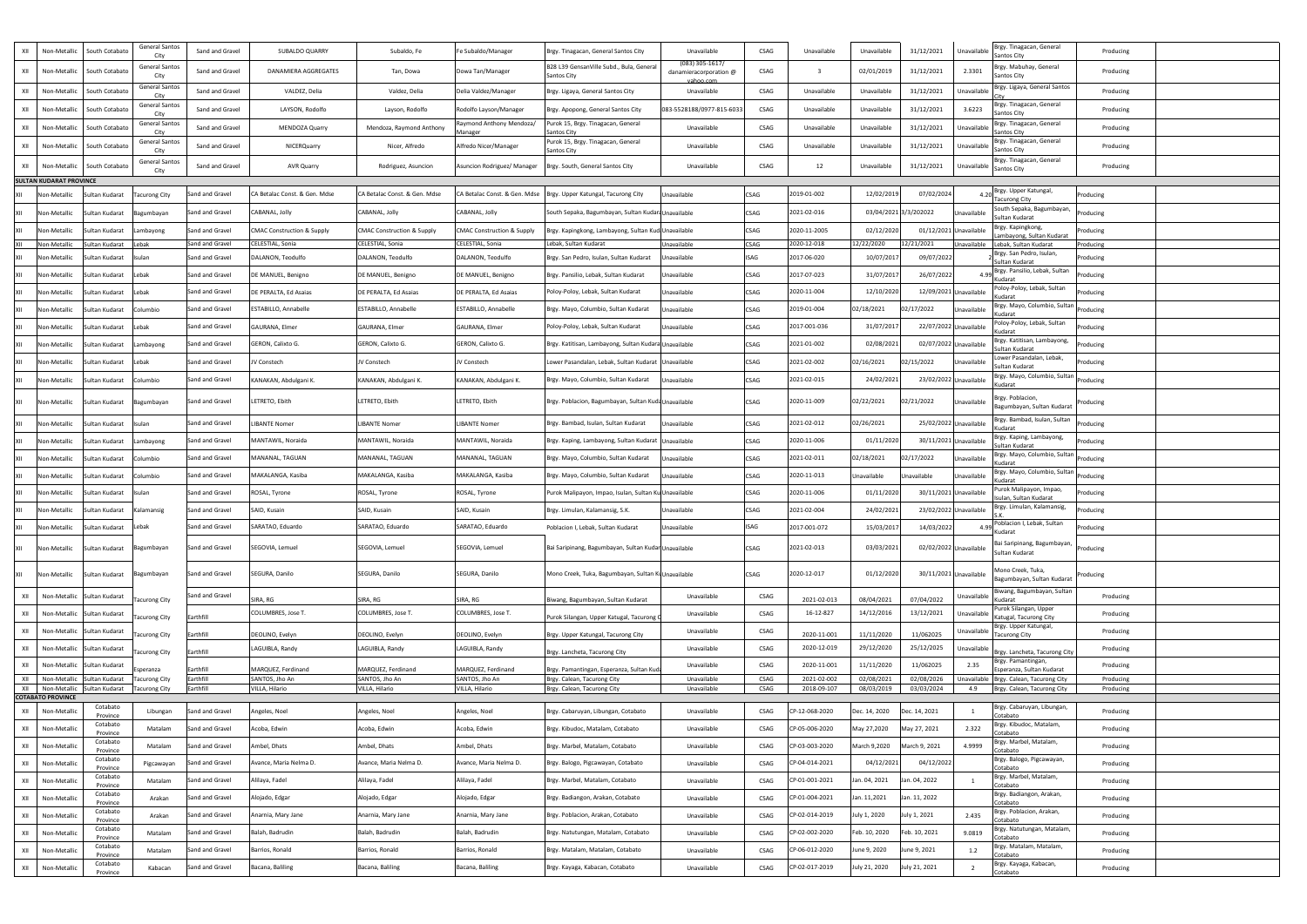| $\sim$ XII $\sim$ | Non-Metallic                   | Cotabato                      | Makilala                       | Sand and Gravel | regente, Cristina      | Bregente, Cristina     | Bregente, Cristina     | Brgy. Sinkatulan, Makilala, Cotabato                | Unavailable | CSAG        | CP-06-037-2019  | July 13, 2020                   | July 13, 2021                 |        | Brgy. Sinkatulan, Makilala,                                  | Producing |  |
|-------------------|--------------------------------|-------------------------------|--------------------------------|-----------------|------------------------|------------------------|------------------------|-----------------------------------------------------|-------------|-------------|-----------------|---------------------------------|-------------------------------|--------|--------------------------------------------------------------|-----------|--|
| XII               | Non-Metallic                   | Province<br>Cotabato          | Matalam                        | Sand and Gravel | Buenaflor, Elmer       | Buenaflor, Elmer       | Buenaflor, Elmer       | Brgy. Natutungan, Matalam, Cotabato                 | Unavailable | CSAG        | CP-0-047-2020   | Sept. 15, 2020                  | Sept. 15, 2021                | 7.3798 | Cotabato<br>Brgy. Natutungan, Matalam,                       | Producing |  |
|                   |                                | Province<br>Cotabato          |                                |                 |                        |                        |                        |                                                     |             |             |                 |                                 |                               |        | Cotabato<br>Brgy. Marbel, Matalam,                           |           |  |
| XII               | Non-Metallic                   | Province<br>Cotabato          | Matalam                        | Sand and Gravel | Casel, Alter           | Casel, Alter           | Casel, Alter           | Brgy. Marbel, Matalam, Cotabato                     | Unavailable | <b>CSAG</b> | CP-08-043-2018  | July 21, 2020                   | July 21, 2021                 | 0.662  | Cotabato<br>Brgy. Grebona, Libungan,                         | Producing |  |
| XII               | Non-Metallio                   | Province<br>Cotabato          | Libungan                       | Sand and Gravel | Cua, Jonathan          | Cua, Jonathan          | Cua, Jonathan          | Brgy. Grebona, Libungan, Cotabato                   | Unavailable | <b>CSAG</b> | CP-02-001-2020  | Feb. 6, 2020                    | Feb. 6, 2021                  | 8.6388 | Cotabato<br>Brgy. San Roque, Kidapawan                       | Producing |  |
| XII               | Non-Metallio                   | Province                      | Kidapawan City                 | Sand and Gravel | Cubero, Aquilino       | Cubero, Aquilino       | Cubero, Aquilino       | Brgy. San Roque, Kidapawan City                     | Unavailable | <b>CSAG</b> | CP-09-045-2020  | Sept. 7. 2020                   | Sept. 7, 2021                 |        |                                                              | Producing |  |
| XII               | Non-Metallic                   | Cotabato<br>Province          | Kidapawan City Sand and Gravel |                 | Dasoc, Gines           | Dasoc, Gines           | Dasoc, Gines           | Brgy. San Roque, Kidapawan City                     | Unavailable | CSAG        | CP-10-051-2020  | Oct. 19, 2020                   | Oct. 1, 2021                  | 1.3163 | Brgy. San Roque, Kidapawan                                   | Producing |  |
| XII               | Non-Metallic                   | Cotabato<br>Province          | Arakan                         | Sand and Gravel | Dilan, Raymund         | Dilan, Raymund         | Dilan, Raymund         | Brgy. Poblacion, Arakan, Cotabato                   | Unavailable | <b>CSAG</b> | CP-01-007-2021  | Jan.25, 2021                    | Jan. 25, 2022                 | 0.9148 | Brgy. Poblacion, Arakan,<br>Cotabato                         | Producing |  |
| XII               | Non-Metallio                   | Cotabato<br>Province          | Libungan                       | Sand and Gravel | Denolan, Ronald        | Denolan, Ronald        | Denolan, Ronald        | Brgy. Cabaruyan, Libungan, Cotabato                 | Unavailable | <b>CSAG</b> | CP-10-052-2020  | Oct. 26, 2020                   | Oct. 26, 2021                 |        | Brgy. Cabaruyan, Libungan,<br>Cotabato                       | Producing |  |
| XII               | Non-Metallic                   | Cotabato<br>Province          | Libungan                       | Sand and Gravel | Duga, Renold           | Duga, Renold           | Duga, Renold           | Brgy. Cabaruyan, Libungan, Cotabato                 | Unavailable | <b>CSAG</b> | CP-06-029-2019  | July 1, 2020                    | July 1, 2021                  | 4.944  | Brgy. Cabaruyan, Libungan,<br>Cotabato                       | Producing |  |
| XII               | Non-Metallic                   | Cotabato<br>Province          | Pres. Roxas                    | Sand and Gravel | Embodo, Flor           | Embodo, Flor           | Embodo, Flor           | Brgy. Kamarahan, Pres. Roxas, Cotabato              | Unavailable | <b>CSAG</b> | CP-08-03-2020   | August 6, 2020                  | August 1, 2021                | 1.8584 | Brgy. Kamarahan, Pres. Roxas,<br>Cotabato                    | Producing |  |
| XII               | Non-Metalli                    | Cotabato<br>Province          | Pres. Roxas                    | Sand and Gravel | Embodo, Zenaida        | Embodo, Zenaida        | Embodo, Zenaida        | Brgy. Labuo, Pres. Roxas, Cotabato                  | Unavailable | <b>CSAG</b> | CP-07-050-2020  | July 29, 2020                   | July 29, 2021                 | 1.6627 | Brgy. Labuo, Pres. Roxas,<br>`otabato                        | Producing |  |
| XII               | Non-Metallic                   | Cotabato                      | Pres. Roxas                    | Sand and Gravel | ajardo, Samuel         | Fajardo, Samuel        | Fajardo, Samuel        | Brgy. La Esperanza, Pres. Roxas, Cotabato           | Unavailable | <b>CSAG</b> | CP-06-011-202   | June 9, 2020                    | June 9, 2021                  | 2.7    | Brgy. La Esperanza, Pres.                                    | Producing |  |
| XII               | Non-Metallio                   | Province<br>Cotabato          | Kidapawan City                 | Sand and Gravel | Galbo, Gel             | Galbo, Gel             | Galbo, Gel             | Brgy. Paco, Kidapawan City                          | Unavailable | CSAG        | CP-03-004-2020  | March 12, 2020 March 12, 2021   |                               | 4.8528 | Roxas, Cotabato<br>Brgy. Paco, Kidapawan City                | Producing |  |
| XII               | Non-Metallic                   | Province<br>Cotabato          | Arakan                         | Sand and Gravel | Juvy Gonzaga           | Juvy Gonzaga           | Juvy Gonzaga           | Brgy. Poblacion, Arakan, Cotabato                   | Unavailable | CSAG        | CP-07-035-2020  | July 27, 2020                   | July 27, 2021                 | 0.9321 | Brgy. Poblacion, Arakan,                                     | Producing |  |
| XII               | Non-Metallio                   | Province<br>Cotabato          | Matalam                        | Sand and Gravel | Juanitas, Edna         | Juanitas, Edna         | Juanitas, Edna         | Brgy. Marbel, Matalam, Cotabato                     | Unavailable | CSAG        | CP-09-043-2020  | Sept. 1, 2020                   | Sept. 1, 2021                 | 0.9255 | Cotabato<br>Brgy. Marbel, Matalam,                           | Producing |  |
|                   |                                | Province<br>Cotabato          |                                |                 |                        |                        |                        |                                                     |             |             |                 |                                 |                               |        | Cotabato<br>Brgy. Kilada, Matalam,                           |           |  |
| XII               | Non-Metallic                   | Province<br>Cotabato          | Matalam                        | Sand and Gravel | Jainar, Diosdado       | Jainar, Diosdado       | Jainar, Diosdado       | Brgy. Kilada, Matalam, Cotabato                     | Unavailable | CSAG        | CP-01-005-2021  | Jan. 12, 2021                   | Jan. 11, 2022                 | 2.962  | Cotabato<br>Brgy. Ilian, Matalam,                            | Producing |  |
| XII               | Non-Metallic                   | Province<br>Cotabato          | Matalam                        | Sand and Gravel | Kautin, Usman          | Kautin, Usman          | Kautin, Usman          | Brgy. Ilian, Matalam, Cotabato                      | Unavailable | CSAG        | CP-11-076-2019  | Nov. 20, 2020                   | Nov. 20, 2021                 | 1.0599 | Cotabato<br>Brgy. Kapayawi, Libungan,                        | Producing |  |
| XII               | Non-Metallic                   | Province                      | Libungan                       | Sand and Gravel | Labendia, Nemesio      | Labendia, Nemesio      | Labendia, Nemesio      | Brgy. Kapayawi, Libungan, Cotabato                  | Unavailable | CSAG        | CP-03-010-2021  |                                 | March 15, 2021 March 15, 2022 | 1.0521 | Cotabato                                                     | Producing |  |
| XII               | Non-Metallic                   | Cotabato<br>Province          | Matalam                        | Sand and Gravel | Lamada, Noridza        | Lamada, Noridza        | Lamada, Noridza        | Brgy, Natutungan, Matalam, Cotabato                 | Unavailable | CSAG        | CP-08-040-22020 | August 10, 2020 August 10, 2021 |                               | 1.5078 | Brgy, Natutungan, Mattalam,<br>Cotabato                      | Producing |  |
| XII               | Non-Metallic                   | Cotabato<br>Province          | Kidapawan City Sand and Gravel |                 | Ma, Sandra             | Ma, Sandra             | Ma, Sandra             | Brgy. Paco, Kidapawan City                          | Unavailable | <b>CSAG</b> | CP-11-057-2020  | Nov. 11, 2020                   | Nov. 11, 2021                 | 0.8197 | Brgy. Paco, Kidapawan City                                   | Producing |  |
| XII               | Non-Metallic                   | Cotabato<br>Province          | Kabacan                        | Sand and Gravel | Macalipat, Abduladzis  | Macalipat, Abduladzis  | Macalipat, Abduladzis  | Brgy. Kayaga, Kabacan, Cotabato                     | Unavailable | CSAG        | CP-10-054-2020  | Oct. 30, 2020                   | Oct. 30, 2021                 | 1.1071 | Brgy. Kayaga, Kabacan,<br>Cotabato                           | Producing |  |
| XII               | Non-Metallio                   | Cotabato<br>Province          | Matalam                        | Sand and Gravel | Mandap, Rodel          | Mandap, Rodel          | Mandap, Rodel          | Brgy. Kibudoc, Matalam, Cotabato                    | Unavailable | <b>CSAG</b> | CP-06-026-2019  | July 20,2020                    | July 20,2021                  | 4.9942 | Brgy. Kibudoc, Matalam,<br>Cotabato                          | Producing |  |
| XII               | Non-Metallic                   | Cotabato<br>Province          | Kabacan                        | Sand and Gravel | Masiong, Sukarno       | Masiong, Sukarno       | Masiong, Sukarno       | Brgy. Pedtad, Kabacan, Cotabato                     | Unavailable | <b>CSAG</b> | CP-05-008-2020  | May 26, 2020                    | May 26, 2021                  | 4.251  | Brgy. Pedtad, Kabacan,<br>Cotabato                           | Producing |  |
| XII               | Non-Metallic                   | Cotabato<br>Province          | Alamada                        | Sand and Gravel | Fe Ordunia             | Fe Ordunia             | Fe Ordunia             | Brgy. Polayagan, Alamada, Cotabato                  | Unavailable | <b>CSAG</b> | CP-02-018-2019  | July 21, 2020                   | July 21, 2021                 | 1.2    | Brgy. Polayagan, Alamada,<br>Cotabato                        | Producing |  |
| XII               | Non-Metallio                   | Cotabato<br>Province          | Alamada                        | Sand and Gravel | Polayagan, Dipantuan   | Polayagan, Dipantuan   | Polayagan, Dipantuan   | Brgy. Polayagan, Alamada, Cotabato                  | Unavailable | <b>CSAG</b> | CP-11-061-2020  | Nov. 27, 2020                   | Nov. 27, 2021                 | 1.4708 | Brgy. Polayagan, Alamada,<br>Cotabato                        | Producing |  |
| XII               | Non-Metallio                   | Cotabato<br>Province          | Banisilan                      | Sand and Gravel | Samson, Erlington      | Samson, Erlington      | Samson, Erlington      | Poblacion 2, Banisilan, Cotabato                    | Unavailable | <b>CSAG</b> | CP-10-056-2020  | Nov. 9, 2020                    | Nov. 9, 2021                  | 4.683  | Poblacion 2, Banisilan,<br>Cotabato                          | Producing |  |
| XII               | Non-Metallio                   | Cotabato                      | Kabacan                        | Sand and Gravel | <b>Bernie Quinones</b> | Bernie Quinones        | Bernie Quinones        | Brgy. Katidtuan, Kabacan, Cotabato                  | Unavailable | <b>CSAG</b> | CP-09-048-2020  | Sept. 15,2020                   | Sept. 15, 2021                | 0.052  | Brgy. Katidtuan, Kabacan,                                    | Producing |  |
| XII               | Non-Metallic                   | Province<br>Cotabato          | Mdisayap                       | Earthfill       | Gemone, Marcus         | Gemone, Marcus         | Gemone, Marcus         | Brgy. Sadaan, Midsayap, Cotabato                    | Unavailable | CSAG        | CP-05-006-2020  | "May 21,2020                    | May 21, 2021                  | 3.5448 | Cotabato<br>Brgy. Sadaan, Midsayap,                          | Producing |  |
|                   | <b>SOUTH COTABATO PROVINCE</b> | Province                      |                                |                 |                        |                        |                        |                                                     |             |             |                 |                                 |                               |        | Cotabato                                                     |           |  |
| XII               | Non-Metallic                   | South Cotabato                | Polomolok                      | Sand and Gravel | Leopoldo T. Abella     | Leopoldo T. Abella     | Leopoldo T. Abella     | Amas Sulit, Polomolok, South Cotabato               | Unavailable | CSAG        | 20-111          | 07/07/2020                      | 07/07/2021                    |        | Amas Sulit, Polomolok, South<br>Cotabato                     | Producing |  |
| XII               | Non-Metallic                   | South Cotabato                | Polomolok                      | Sand and Gravel | April Rose Ante        | April Rose Ante        | April Rose Ante        | Brgy. Maligo, Polomolok, South Cotabato             | Unavailable | CSAG        | 21-131          | 06/10/2021                      | 06/10/2022                    |        | Brgy. Maligo, Polomolok,<br>South Cotabato                   | Producing |  |
| XII               | Non-Metallic                   | South Cotabato                | Polomolok                      | Sand and Gravel | Roger Aringa           | Roger Aringa           | Roger Aringa           | Brgy. Upper Klinan, Polomolok, South<br>Cotabato    | Unavailable | CSAG        | 21-170          | 14/07/2021                      | 07/142022                     |        | Brgy. Upper Klinan,<br>Polomolok, South Cotabato             | Producing |  |
| XII               | Non-Metallic                   | South Cotabato                | Polomolok                      | Sand and Gravel | Eric Bansuan           | Eric Bansuan           | Eric Bansuan           | Brgy. Silway 8, Polomolok, South                    | Unavailable | CSAG        | 21-139          | 06/17/2021                      | 06/17/2022                    |        | Brgy. Silway 8, Polomolok,                                   | Producing |  |
| XII               | Non-Metallic                   | South Cotabato                | Tampakan                       | Sand and Gravel | Nathaniel Bangoc       | Nathaniel Bangoc       | Nathaniel Bangoc       | Cotabato<br>Brgy. Liberty, Tampakan, South Cotabato | Unavailable | CSAG        | 21-134          | 14/06/2021                      | 14/06/2022                    |        | South Cotabato<br>Brgy. Liberty, Tampakan,                   | Producing |  |
| XII               | Non-Metallic                   | South Cotabato                | Surallah                       | Sand and Gravel | Analie Barcebal        | Analie Barcebal        | Analie Barcebal        | Brgy. Tubi-Allah, Surallah, South Cotabato          | Unavailable | CSAG        | 21-134          | 14/06/2021                      | 14/06/2022                    |        | South Cotabato<br>Brgy. Tubi-Allah, Surallah,                | Producing |  |
| XII               | Non-Metalli                    | South Cotabato                | Polomolok                      | Sand and Gravel | Rene Boiles            | Rene Boiles            | Rene Boiles            | Brgy. Polo. Polomolok, South Cotabato               | Unavailable | CSAG        | 20-063          | 13/05/2020                      | 13/05/2021                    |        | South Cotabato<br>Brgy. Polo. Polomolok, South               | Producing |  |
| XII               | Non-Metallic                   | South Cotabato                | Koronadal City                 | Sand and Gravel | /ilma Bonilla          | Vilma Bonilla          | Vilma Bonilla          | Brgy. New Pangasinan, Koronadal City                | Unavailable | CSAG        | 21-228          | 9/27/2021                       | 9/27/2022                     |        | Cotabato<br>Brgy. New Pangasinan,                            | Producing |  |
|                   |                                |                               | Sto. Nino                      |                 | Alexander F. Calmerin  | Alexander F. Calmerin  | Alexander F. Calmerin  |                                                     |             |             |                 | 7/5/2021                        |                               |        | Koronadal City<br>Brgy. M. Roxas, Sto. Niño,                 |           |  |
| XII               | Non-Metallic                   | South Cotabato                |                                | Sand and Gravel |                        |                        |                        | Brgy. M. Roxas, Sto. Niño, South Cotabato           | Unavailable | CSAG        | 21-153          |                                 | 7/5/2022                      |        | South Cotabato                                               | Producing |  |
| XII               | Non-Metallic                   | South Cotabato                | Koronadal City                 | Sand and Gravel | Nonieto George Cardos  | Nonieto George Cardos  | Nonieto George Cardos  | Brgy. Saravia, Koronadal City                       | Unavailable | CSAG        | 21-011          | 28/01/2021                      | 01/28/2022                    |        | Brgy. Saravia, Koronadal City<br>Brgy. Tubi-Allah, Surallah, | Producing |  |
| XII               | Non-Metallic                   | South Cotabato                | Surallah                       | Sand and Gravel | Arturo Castillo, Jr.   | Arturo Castillo, Jr.   | Arturo Castillo, Jr.   | Brgy. Tubi-Allah, Surallah, South Cotabat           | Unavailable | CSAG        | 21-194          | 8/13/2021                       | 8/13/2022                     |        | South Cotabato<br>Brgy. San Jose, Koronadal                  | Producing |  |
|                   |                                | Non-Metallic   South Cotabato | Koronadal City Sand and Gravel |                 | Francisco S. Concemino | Francisco S. Concemino | Francisco S. Concemino | Brgy. San Jose, Koronadal City, So. Cot             | Unavailable | CSAG        | 21-021          | 02/15/2021                      | 02/15/2022                    |        | City, So. Cot                                                | Producing |  |
| XII               | Non-Metallic                   | South Cotabato                | Polomolok                      | Sand and Gravel | Benjamin B. Cruz       | Benjamin B. Cruz       | Benjamin B. Cruz       | Brgy. Sukit, Polomolok, South Cotabato              | Unavailable | CSAG        | 21-005          | 01/14/202                       | 01/14/2022                    |        | Brgy. Sukit, Polomolok, South<br>Cotabato                    | Producing |  |
| XII               | Non-Metallic                   | South Cotabato                | Koronadal City                 | Sand and Gravel | Russel Deligero        | Russel Deligero        | Russel Deligero        | Brgy. Caloocan, Koronadal City                      | Unavailable | CSAG        | 21-231          | 9/28/2021                       | 9/28/2022                     |        | Brgy. Caloocan, Koronadal                                    | Producing |  |
| XII               | Non-Metallic                   | South Cotabato                | Polomolok                      | Sand and Gravel | DOLE Phils., Inc.      | DOLE Phils., Inc.      | DOLE Phils., Inc.      | Crossing Palkan, Polomolok, South<br>Cotabato       | Unavailable | CSAG        | 21-072          | 4/12/2021                       | 12/4/2022                     |        | Crossing Palkan, Polomolok,<br>South Cotabato                | Producing |  |
| XII               | Non-Metallic                   | South Cotabato                | Tupi                           | Sand and Gravel | DOLE Phils., Inc.      | DOLE Phils., Inc.      | DOLE Phils., Inc.      | Brgy. Kablon, Tupi, South Cotabato                  | Unavailable | CSAG        | 20-246          | 11/23/2020                      | 11/23/2021                    |        | Brgy. Kablon, Tupi, South<br>Cotabato                        | Producing |  |
| XII               | Non-Metallic                   | South Cotabato                | Polomolok                      | Sand and Gravel | DOLE Phils., Inc.      | DOLE Phils., Inc.      | DOLE Phils., Inc.      | Brgy. Polo, Polomolok, South COtabato               | Unavailable | <b>CSAG</b> | 21-074          | 4/13/2021                       | 04/13/2022                    |        | Brgy. Polo, Polomolok, South<br>COtabato                     | Producing |  |
| XII               | Non-Metallic                   | South Cotabato                | Tampakan                       | Sand and Gravel | Elizabeth Escobillo    | Elizabeth Escobillo    | Elizabeth Escobillo    | Brgy. Liberty, Tampakan, South Cotabato             | Unavailable | CSAG        | 20-263          | 11/12/2020                      | 11/12/2021                    |        | Brgy. Liberty, Tampakan,<br>South Cotabato                   | Producing |  |
| XII               | Non-Metallic                   | South Cotabato                | Tampakan                       | Sand and Gravel | Luz Escobillo          | Luz Escobillo          | Luz Escobillo          | Brgy. Liberty, Tampakan, South Cotabato             | Unavailable | CSAG        | 21-159          | 06/07/2021                      | 06/07/2022                    |        | Brgy. Liberty, Tampakan,<br>South Cotabato                   | Producing |  |
|                   |                                |                               |                                |                 |                        |                        |                        |                                                     |             |             |                 |                                 |                               |        |                                                              |           |  |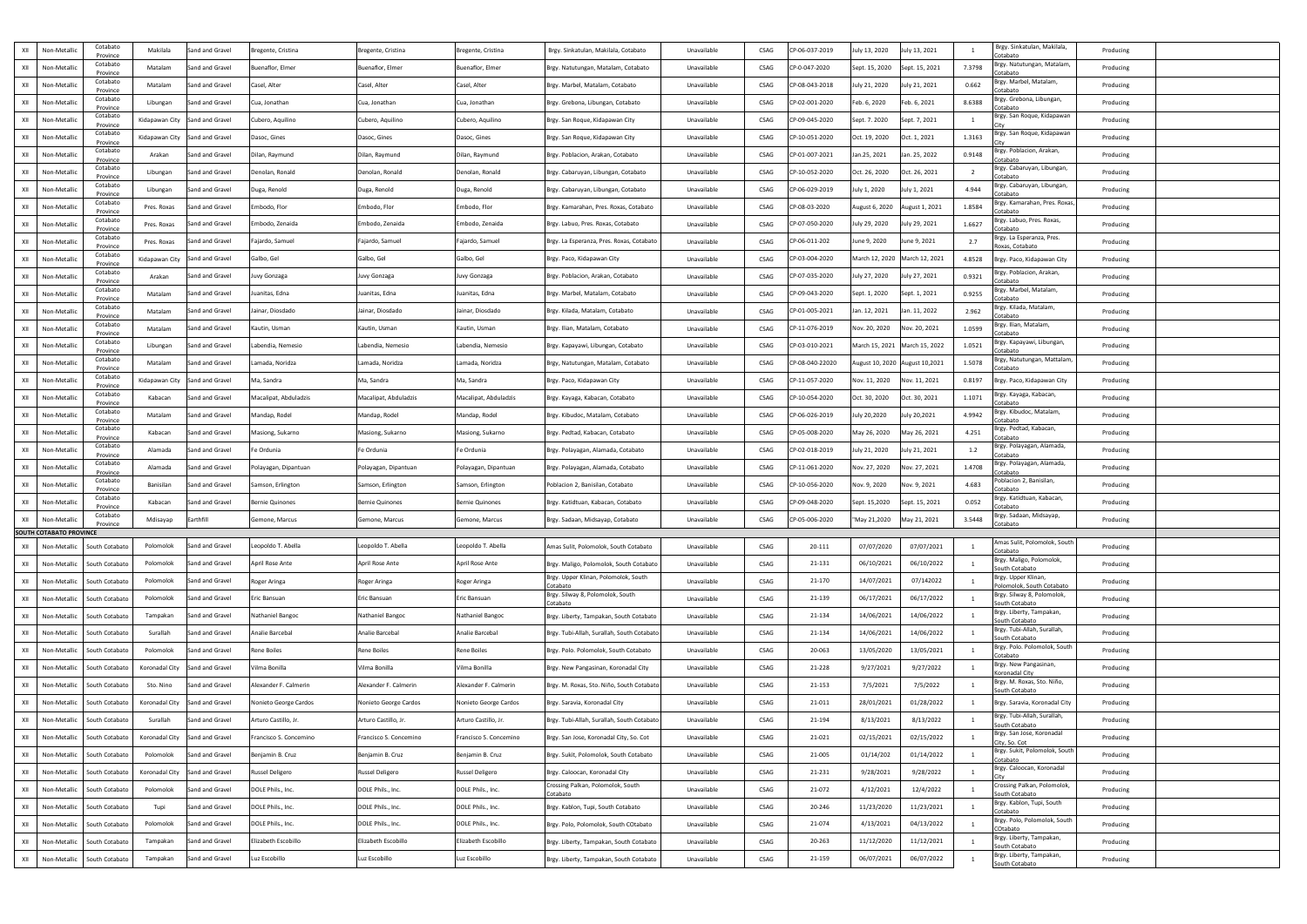| XII                   | Non-Metallic                                     | South Cotabato              | Sto. Nino                        | Sand and Gravel                    | Demosthenes Eleuterio                          | Demosthenes Eleuterio                          | Demosthenes Eleuterio                          | Brgy. Poblacion, Sto. Niño, South                                        | Unavailable                | CSAG                                           | 21-137               | 06/15/2021              | 06/15/2022               |     | Brgy. Poblacion, Sto. Niño,                         | Producing              |  |
|-----------------------|--------------------------------------------------|-----------------------------|----------------------------------|------------------------------------|------------------------------------------------|------------------------------------------------|------------------------------------------------|--------------------------------------------------------------------------|----------------------------|------------------------------------------------|----------------------|-------------------------|--------------------------|-----|-----------------------------------------------------|------------------------|--|
| XII                   | Non-Metallic                                     | South Cotabato              | Surallah                         | Sand and Gravel                    | Socorro Espesor                                | Socorro Espesor                                | Socorro Espesor                                | Cotabato<br>Brgy. Dajay, Surallah, South Cotabato                        | Unavailable                | <b>CSAG</b>                                    | 21-196               | 8/16/2021               | 08/16/2022               |     | South Cotabato<br>Brgy. Dajay, Surallah, South      | Producing              |  |
| XII                   | Non-Metallic                                     | South Cotabato              | Surallah                         | Sand and Gravel                    | Efraem E. Fulgencio                            | Efraem E. Fulgencio                            | Efraem E. Fulgencio                            | Brgy. Moloy, Surallah, South Cotabato                                    | Unavailable                | CSAG                                           | 21-138               | 6/18/2021               | 06/18/2022               |     | Cotabato<br>Brgy. Moloy, Surallah, South            | Producing              |  |
|                       |                                                  |                             |                                  |                                    | orenzo Forro                                   |                                                |                                                |                                                                          |                            |                                                |                      |                         |                          |     | Cotabato<br>Brgy. Namnama, Koronadal                |                        |  |
| XII                   | Non-Metallic                                     | South Cotabatc              | Koronadal City<br>Koronadal City | Sand and Gravel                    |                                                | Lorenzo Forro                                  | Lorenzo Forro                                  | Brgy. Namnama, Koronadal City                                            | Unavailable                | <b>CSAG</b>                                    | 21-185               | 7/28/2021               | 07/28/2022<br>07/07/2022 |     |                                                     | Producing              |  |
| XII                   | Non-Metalli                                      | South Cotabato              |                                  | Sand and Gravel                    | Garcia, Arnold                                 | Garcia, Arnold                                 | Garcia, Arnold                                 | Bo. 6, Koronadal City<br>Brgy. Sta. Cruz, Tampakan, South                | Unavailable                | CSAG                                           | 21-181               | 07/07/2021              |                          |     | Bo. 6. Koronadal City<br>Brgy. Sta. Cruz, Tampakan, | Producing              |  |
| XII                   | Non-Metallio                                     | South Cotabatc              | Tampakan                         | Sand and Gravel                    | Mar John Harrid                                | Mar John Harrid                                | Mar John Harrid                                | Cotabato<br>Brgy. Silway 8, Polomolok, South                             | Unavailable                | CSAG                                           | 21-198               | 8/17/2021               | 8/17/2022                |     | South Cotabato<br>Brgy. Silway 8, Polomolok,        | Producing              |  |
| XII                   | Non-Metallic                                     | South Cotabato              | Polomolok                        | Sand and Gravel                    | Catherine Ilar                                 | Catherine Ilar                                 | Catherine Ilar                                 | otabato:                                                                 | Unavailable                | <b>CSAG</b>                                    | Unavailable          | 09/25/2021              | 09/25/2022               |     | South Cotabato                                      | Producing              |  |
| XII                   | Non-Metallic                                     | South Cotabato              | Polomolok                        | Sand and Gravel                    | Mirasol Ilar                                   | Mirasol Ilar                                   | Mirasol Ilar                                   | Brgy. Lamcaliaf, Polomolok, South<br>`otabato                            | Unavailable                | CSAG                                           | 21-063               | 3/25/2021               | 3/25/2022                |     | Brgy. Lamcaliaf, Polomolok,<br>South Cotabato       | Producing              |  |
| XII                   | Non-Metallic                                     | South Cotabatc              | Polomolok                        | Sand and Gravel                    | Arron Indonto                                  | Arron Indonto                                  | Arron Indonto                                  | Brgy. Lamcaliaf, Polomolok, South<br>Cotabato                            | Unavailable                | CSAG                                           | 21-046               | 3/10/2021               | 3/10/2022                |     | Brgy. Lamcaliaf, Polomolok,<br>South Cotabato       | Producing              |  |
| XII                   | Non-Metallio                                     | South Cotabatc              | Surallah                         | Sand and Gravel                    | <b>Isulan ECT</b>                              | Isulan ECT                                     | Isulan ECT                                     | Brgy. Moloy, Surallah, South Cotabato                                    | Unavailable                | CSAG                                           | 21-040               | 04/03/2021              | 04/03/2022               |     | Brgy. Moloy, Surallah, South<br>Cotabato            | Producing              |  |
| XII                   | Non-Metallio                                     | South Cotabato              | Koronadal City                   | Sand and Gravel                    | osefina Loria                                  | losefina Loria                                 | Josefina Loria                                 | Brgy. Namnama, Koronadal City                                            | Unavailable                | CSAG                                           | 21-233               | 10/05/2021              | 10/05/2022               |     | Brgy. Namnama, Koronadal                            | Producing              |  |
| XII                   | Non-Metallio                                     | South Cotabato              | Surallah                         | Sand and Gravel                    | Pedro Matinong, Jr.                            | Pedro Matinong, Jr.                            | Pedro Matinong, Jr.                            | Brgy. Colongulo, Surallah, South Cotabato                                | Unavailable                | <b>CSAG</b>                                    | 21-122               | 05/12/2021              | 05/12/2022               |     | Brgy. Colongulo, Surallah,<br>South Cotabato        | Producing              |  |
| XII                   | Non-Metallio                                     | South Cotabatc              | Tampakan                         | Sand and Gravel                    | Marie Christine G. Mendio                      | Marie Christine G. Mendio                      | Marie Christine G. Mendio                      | Brgy. Liberty, Tampakan, South Cotabato                                  | Unavailable                | CSAG                                           | 20-116               | 04/09/2020              | 04/09/2021               |     | Brgy. Liberty, Tampakan,                            | Producing              |  |
| XII                   | Non-Metallio                                     | South Cotabato              | Polomolok                        | Sand and Gravel                    | ivine Nalugon                                  | Divine Nalugon                                 | Divine Nalugon                                 | Brgy. Crossing Palkan, Polomolok, South                                  | Unavailable                | CSAG                                           | 21-096               | 06/05/2021              | 06/05/2022               |     | South Cotabato<br>Brgy. Crossing Palkan,            | Producing              |  |
| XII                   | Non-Metallic                                     | South Cotabato              | Polomolok                        | Sand and Gravel                    | sagani Olano                                   | Isagani Olano                                  | Isagani Olano                                  | 3rgy. Magsaysay, Polomolok, South                                        | Unavailable                | <b>CSAG</b>                                    | 21-248               | 10/28/2021              | 10/28/2022               |     | Polomolok, South Cot<br>Brgy. Magsaysay, Polomolok, | Producing              |  |
| XII                   |                                                  | South Cotabato              | T'boli                           | Sand and Gravel                    | Elma Y. Ollola                                 | Elma Y. Ollola                                 | Elma Y. Ollola                                 | otabato:                                                                 | Unavailable                | CSAG                                           | 21-110               | 12/11/2021              | 12/11/2022               |     | South Cotabato<br>Brgy. Poblacion, T'boli, So.      |                        |  |
|                       | Non-Metallic                                     |                             |                                  |                                    |                                                |                                                |                                                | Brgy. Poblacion, T'boli, So. Cot                                         |                            |                                                |                      |                         |                          |     | Brgy. Moloy, Surallah, South                        | Producing              |  |
| XII                   | Non-Metallio                                     | South Cotabatc              | Surallah                         | Sand and Gravel                    | ucita Orencio                                  | ucita Orencio                                  | Lucita Orencio                                 | Brgy. Moloy, Surallah, South Cotabato<br>Brgy. Cannery, Polomolok, South | Unavailable                | CSAG                                           | 21-265               | 11/23/2021              | 11/23/2022               |     | Cotabato<br>Brgy. Cannery, Polomolok,               | Producing              |  |
| XII                   | Non-Metallio                                     | South Cotabato              | Polomolok                        | Sand and Gravel                    | kevin Pacificar                                | Kevin Pacificar                                | Kevin Pacificar                                | otabato:<br>Brgy. Lamcaliaf, Polomolok, South                            | Unavailable                | CSAG                                           | 20-238               | 11/112020               | 11/11/2021               |     | South Cotabato<br>Brgy. Lamcaliaf, Polomolok,       | Producing              |  |
| XII                   | Non-Metallic                                     | South Cotabato              | Polomolok                        | Sand and Gravel                    | Venus Pacificar                                | Venus Pacificar                                | Venus Pacificar                                | `otabato                                                                 | Unavailable                | CSAG                                           | 21-099               | 05/10/2021              | 05/10/2022               |     | South Cotabato                                      | Producing              |  |
| XII                   | Non-Metallic                                     | South Cotabato              | Polomolok                        | Sand and Gravel                    | Alberto Penido                                 | Alberto Penido                                 | Alberto Penido                                 | Brgy. Lamcaliaf, Polomolok, South<br>`otabato                            | Unavailable                | CSAG                                           | 21-238               | 11/10/2021              | 11/10/2022               |     | Brgy. Lamcaliaf, Polomolok,<br>South Cotabato       | Producing              |  |
|                       |                                                  | Non-Metallic South Cotabato | Polomolok                        | Sand and Gravel                    | Joey Roberto                                   | Joey Roberto                                   | Joey Roberto                                   | Brgy. Palian, Polmolok, South Cotabato                                   | Unavailable                | CSAG                                           | 21-029               | 02/19/2021              | 02/19/2022               |     | Brgy. Palian, Polmolok, South<br>Cotabato           | Producing              |  |
| XII                   | Non-Metallic                                     | South Cotabato              | Polomolok                        | Sand and Gravel                    | Raul Samontañes                                | Raul Samontañes                                | Raul Samontañes                                | Brgy. Polo, Polomolok, So. Cot                                           | Unavailable                | CSAG                                           | 21-107               | 5/18/2021               | 5/18/2022                |     | Brgy. Polo, Polomolok, So.                          | Producing              |  |
| XII                   | Non-Metallic                                     | South Cotabato              | Koronadal City                   | Sand and Gravel                    | Say, Gilda                                     | Say, Gilda                                     | Say, Gilda                                     | Brgy. New Pangasinan, Kor City                                           | Unavailable                | CSAG                                           | 21-172               | 7/15/2021               | 7/15/2022                |     | Brgy. New Pangasinan, Kor                           | Producing              |  |
| XII                   | Non-Metallic                                     | South Cotabato              | Surallah                         | Sand and Gravel                    | Joeme F. Segumalian                            | Joeme F. Segumalian                            | Joeme F. Segumalian                            | Brgy. Tubi-Ala, Surallah, So. Cot                                        | Unavailable                | CSAG                                           | 21-108               | 5/18/2021               | 5/18/2022                |     | Brgy. Tubi-Ala, Surallah, So.                       | Producing              |  |
| XII                   | Non-Metallic                                     | South Cotabato              | Polomolok                        | Sand and Gravel                    | rancisco Sotto                                 | Francisco Sotto                                | Francisco Sotto                                | Brgy.Poblacion, Polomolok, So. Cot                                       | Unavailable                | CSAG                                           | 21-232               | 01/10/2021              | 01/10/2022               |     | Brgy.Poblacion, Polomolok,<br>So. Cot               | Producing              |  |
| XII                   | Non-Metallic                                     | South Cotabatc              | T'boli                           | Sand and Gravel                    | Grace Silva Quarry                             | Grace Silva Quarry                             | Grace Silva Quarry                             | Brgy. Edwards, T'boli, So. Cot                                           | Unavailable                | CSAG                                           | 21-215               | 09/10/2021              | 09/10/2022               |     | Brgy. Edwards, T'boli, So. Cot                      | Producing              |  |
| XII                   | Non-Metallio                                     | South Cotabato              | Tupi                             | Sand and Gravel                    | Adolfo Tejada                                  | Adolfo Tejada                                  | Adolfo Tejada                                  | Purok 5 Crossing Rubber, Tupi, South                                     | Unavailable                | CSAG                                           | 21-193               | 08/12/2021              | 08/12/2022               |     | Purok 5 Crossing Rubber,                            | Producing              |  |
| XII                   | Non-Metalli                                      | South Cotabato              | Surallah                         | Sand and Gravel                    | rwin Tuazon                                    | Erwin Tuazon                                   | Erwin Tuazon                                   | `otabato<br>Surallah, South Cotabato                                     | Unavailable                | <b>CSAG</b>                                    | 21-258               | 11/10/2021              | 10/11/2022               |     | Tupi, South Cotabato<br>Surallah, South Cotabato    | Producing              |  |
| XII                   | Non-Metallio                                     | South Cotabato              | Koronadal City                   | Sand and Gravel                    | Juvy Ulangkaya                                 | luvy Ulangkaya                                 | Juvy Ulangkaya                                 | Brgy. Saravia, Koronadal City                                            | Unavailable                | <b>CSAG</b>                                    | 21-246               | 7/27/2021               | 07/27/2022               |     | Brgy. Saravia, Koronadal City                       | Producing              |  |
| XII                   | Non-Metallic                                     | South Cotabato              | Koronadal City                   | Sand and Gravel                    | aleen Aggregates                               | Valeen Aggregates                              | Valeen Aggregates                              | Brgy. Conception, Kor. City                                              | Unavailable                | <b>CSAG</b>                                    | 21-167               | 7/12/2021               | 7/12/2022                |     | Brgy. Conception, Kor. City                         | Producing              |  |
| XII                   | Non-Metallio                                     | South Cotabatc              | Koronadal City                   | Sand and Gravel                    | Renato Yerta                                   | Renato Yerta                                   | Renato Yerta                                   | Brgy. Caloocan, Koronadal City                                           | Unavailable                | <b>CSAG</b>                                    | 21-071               | 12/4/2021               | 4/12/2022                |     | Brgy. Caloocan, Koronadal                           | Producing              |  |
| XII                   | Non-Metallic                                     | South Cotabato              | Tupi                             | Sand and Gravel                    | Evelyn Zaulda                                  | Evelyn Zaulda                                  | Evelyn Zaulda                                  | Brgy. Cr Rubber, Tupi, So. Cot                                           | Unavailable                | <b>CSAG</b>                                    | 21-045               | 9/3/2021                | 9/3/2022                 |     | Brgy. Cr Rubber, Tupi, So. Cot                      | Producing              |  |
| XII                   | Non-Metallic                                     | South Cotabato              | Koronadal City                   | Earthfill                          | <b>Noel Diasnes</b>                            | <b>Noel Diasnes</b>                            | <b>Noel Diasnes</b>                            | Brgy. Kaugnayan, Bo. 1, Koronadal City                                   | Unavailable                | CSAG                                           | 21-230               | 9/27/2021               | 09/27/2022               |     | Brgy. Kaugnayan, Bo. 1,                             | Producing              |  |
| XII                   | Non-Metallic                                     | South Cotabato              | Koronadal City                   | Limestone                          | FASEDECO                                       | ASEDECO                                        | FASEDECO                                       | Brgy. Paraiso, Koronadal City                                            | Unavailable                | ISAG                                           | 18-001               | 9/11/2018               | 9/11/2023                |     | Koronadal City<br>Brgy. Paraiso, Koronadal City     | Producing              |  |
| XII                   | Non-Metallic                                     | South Cotabato              | Polomolok                        | .imestone                          | Reynaldo Amorio                                | Reynaldo Amorio                                | Reynaldo Amorio                                | Brgy. Silway 8, , Polomolok, South,                                      | Unavailable                | CSAG                                           | 21-216               | 9/13/2021               | 9/13/2022                |     | Brgy. Silway 8, , Polomolok,                        | Producing              |  |
| XII                   | Non-Metallic                                     | South Cotabato              | Polomolok                        | .imestone                          | Vladimir Limosnero                             | Vladimir Limosnero                             | Vladimir Limosnero                             | otabato:<br>Brgy. Silway 8, Polomolok, So. Cot                           | Unavailable                | CSAG                                           | 21-082               | 04/22/2021              | 04/22/2022               |     | South, Cotabato<br>Brgy. Silway 8, Polomolok,       | Producing              |  |
| XII                   | Non-Metallic                                     | South Cotabato              | Polomolok                        | .imestone                          | Esterlita Paclibar                             | Esterlita Paclibar                             | Esterlita Paclibar                             | Brgy. Silway 8, Polomolok, So. Cot                                       | Unavailable                | CSAG                                           | 21-171               | 07/15/2021              | 07/15/2022               |     | So. Cot<br>Brgy. Silway 8, Polomolok,               | Producing              |  |
|                       | MINERAL PROCESSING LICENSE                       |                             |                                  |                                    |                                                |                                                |                                                |                                                                          |                            |                                                |                      |                         |                          |     | So. Cot                                             |                        |  |
| XII                   | Metallic                                         | South Cotabato              | T'boli                           | Gold/Silver                        | BEBS GOLD PROCESSING PLANT                     | Engleaida L. Laude                             | Engleaida L. Laude / Proprietor                | Poblacion, T'boli, South Cotabato                                        | Unavailable                | <b>MPL</b>                                     | 001-XII-2020         | 10/07/2020              | 17/10/2021               | 20  | Poblacion, T'boli, South<br>Cotabato                | Operating              |  |
| XII                   | Metallic                                         | South Cotabato              | T'boli                           | Gold/Silver                        | JB GOLD PROCESSING PLANT                       | Jose Jorito O. Balonga, Sr.                    | lose Jorito O. Balonga,                        | boli, South cotabato"                                                    | Unavailable                | MPL                                            | 002-XII-2020         | 10/07/2020              | 17/10/2021               | -20 | T'boli, South cotabato                              | Operating              |  |
| XII                   | Metallic                                         | South Cotabato              | T'boli                           | Gold/Silver                        | GANE SSM PROCESSING PLANT                      | Isagani Blasing Gane                           | Sr./Proprietor                                 | Isagani Blasing Gane/Proprietor   Brgy. Edwards, Tboli, South Cotabato   | Unavailable                | <b>MPL</b>                                     | 003-XII-2020         | 15/10/2020              | 17/10/2021               | 20  | Brgy. Edwards, Tboli, South                         | Operating              |  |
|                       | <b>SARANGANI PROVINCE</b>                        |                             |                                  |                                    |                                                |                                                |                                                |                                                                          |                            |                                                |                      |                         |                          |     | Cotabato                                            |                        |  |
|                       | XII Non-Metallic Sarangani                       |                             | Malungon                         | Sand and Gravel Amasol, Henry      |                                                | Amasol, Henry                                  | Amasol, Henry                                  | Banate, Malungon                                                         | Unavailable                | Special Permit                                 | 2021-113             | 3/2/2021                | 4/3/2021                 |     | Banate, Malungon                                    | Producing              |  |
| XII I<br>$XII$ $\Box$ | Non-Metallic Sarangani<br>Non-Metallic Sarangani |                             | Malungon<br>Maasim               | Sand and Gravel<br>Sand and Gravel | Ampon, Ludeliza E.<br>Andaloc, Lilia           | Ampon, Ludeliza E.<br>Andaloc, Lilia           | Ampon, Ludeliza E.<br>Andaloc, Lilia           | Banahaw, Malungon<br>Tonoto, Maasim                                      | Unavailable<br>Unavailable | <b>Special Permit</b><br><b>Special Permit</b> | 2021-007<br>2021-120 | 01/29/2021<br>4/14/2021 | 2/28/2021<br>5/13/2021   |     | Banahaw, Malungon<br>Tonoto, Maasim                 | Producing<br>Producing |  |
| XII                   | Non-Metallic                                     | Sarangani                   | Malapatan                        | Sand and Gravel                    | Arias, Melannie Marie                          | Arias, Melannie Marie                          | Arias, Melannie Marie                          | Lun-Padidu, Malapatan                                                    | Unavailable                | <b>Special Permit</b>                          | 2021-036             | 02/21/2021              | 03/20/2021               |     | Lun-Padidu, Malapatan                               | Producing              |  |
| XII                   | Non-Metallic                                     | Sarangani                   | Malungon                         | Sand and Gravel                    | Bacasmo, Edgar                                 | Bacasmo, Edgar                                 | Bacasmo, Edgar                                 | Ampon, Malungon                                                          | Unavailable                | <b>Special Permit</b>                          | 2021-081             | 02/15/2021              | 03/16/2021               |     | Ampon, Malungon                                     | Producing              |  |
| XII<br>XII            | Non-Metallic<br>Non-Metallic                     | Sarangani<br>Sarangani      | Malapatan<br>Alabel              | Sand and Gravel<br>Sand and Gravel | Bahasuan, Hadja Asiya<br>Bacquiano, Richard M. | Bahasuan, Hadja Asiya<br>Bacquiano, Richard M. | Bahasuan, Hadja Asiya<br>Bacquiano, Richard M. | Lun Masla, Malapatan<br>Baluntay, Alabel                                 | Unavailable<br>Unavailable | <b>Special Permit</b><br><b>Special Permit</b> | 2021-126<br>2021-019 | 3/23/2021<br>4/2/2021   | 4/22/2021<br>5/3/2021    |     | Lun Masla, Malapatan<br>Baluntay, Alabel            | Producing<br>Producing |  |
| XII                   | Non-Metallic                                     |                             |                                  | Sand and Gravel                    |                                                |                                                |                                                |                                                                          | Unavailable                |                                                |                      |                         |                          |     |                                                     | Producing              |  |
|                       |                                                  | Sarangani                   | Maitum                           |                                    | Basuel, Saturnino                              | Basuel, Saturnino                              | Basuel, Saturnino                              | Maitum, Sarangani Province                                               |                            | <b>Special Permit</b>                          |                      | 4/6/2021                | 5/6/2021                 |     | Maitum, Sarangani Province                          |                        |  |
| XII<br>XII            | Non-Metallic Sarangani<br>Non-Metallic Sarangani |                             | Maasim<br>Malungon               | Sand and Gravel<br>Sand and Gravel | Benestor, Jose<br>Bomes, Gerry                 | Benestor, Jose<br>Bomes, Gerry                 | Benestor, Jose<br>Bomes, Gerry                 | Amsipit, Maasim<br>Ampon, Malungon                                       | Unavailable<br>Unavailable | <b>Special Permit</b><br><b>Special Permit</b> | 2021-116<br>2021-117 | 03/16/2021<br>3/18/2021 | 4/17/2021<br>4/17/2021   |     | Amsipit, Maasim<br>Ampon, Malungon                  | Producing<br>Producing |  |
| XII                   | Non-Metallic Sarangani                           |                             | Alabel                           | Sand and Gravel                    | Catulpos, Elmer                                | Catulpos, Elmer                                | Catulpos, Elmer                                | Domolok, Alabel                                                          | Unavailable                | <b>Special Permit</b>                          | 2021-114             | 3/18/2021               | 4/19/2021                |     | Domolok, Alabel                                     | Producing              |  |
| XII                   | Non-Metallic Sarangani                           |                             | Alabel                           | Sand and Gravel                    | Catulpos, Dominador                            | Catulpos, Dominador                            | Catulpos, Dominador                            | Domolok, Alabel                                                          | Unavailable                | <b>Special Permit</b>                          | 2021-079             | 12/3/2021               | 12/4/2021                |     | Domolok, Alabel                                     | Producing              |  |
| XII                   | Non-Metallic                                     | Sarangani                   | Malungon                         | Sand and Gravel                    | Constantino, Guillermo K. JR.                  | Constantino, Guillermo K. JR                   | Constantino, Guillermo K. JR.                  | Malandag, Malungon                                                       | Unavailable                | <b>Special Permit</b>                          | 2021-084             | 2/26/2021               | 3/25/2021                |     | Malandag, Malungon                                  | Producing              |  |
| XII                   | Non-Metallic                                     | Sarangani                   | Alabel                           | Sand and Gravel                    | Daulong, Kritoffer Gerson                      | Daulong, Kritoffer Gerson                      | Daulong, Kritoffer Gerson                      | Alegria, Alabel                                                          | Unavailable                | <b>Special Permit</b>                          | 2021-088             | 2/25/2021               | 3/26/2021                |     | Alegria, Alabel                                     | Producing              |  |
| XII                   | Non-Metallic                                     | Sarangani                   | Maitum                           | Sand and Gravel                    | Dela Cuadra, Rolan C.                          | Dela Cuadra, Rolan C.                          | Dela Cuadra, Rolan C.                          | Sison, Maitum                                                            | Unavailable                | <b>Special Permit</b>                          | 2021-090             | 2/17/2021               | 3/18/2021                |     | Sison, Maitum                                       | Producing              |  |